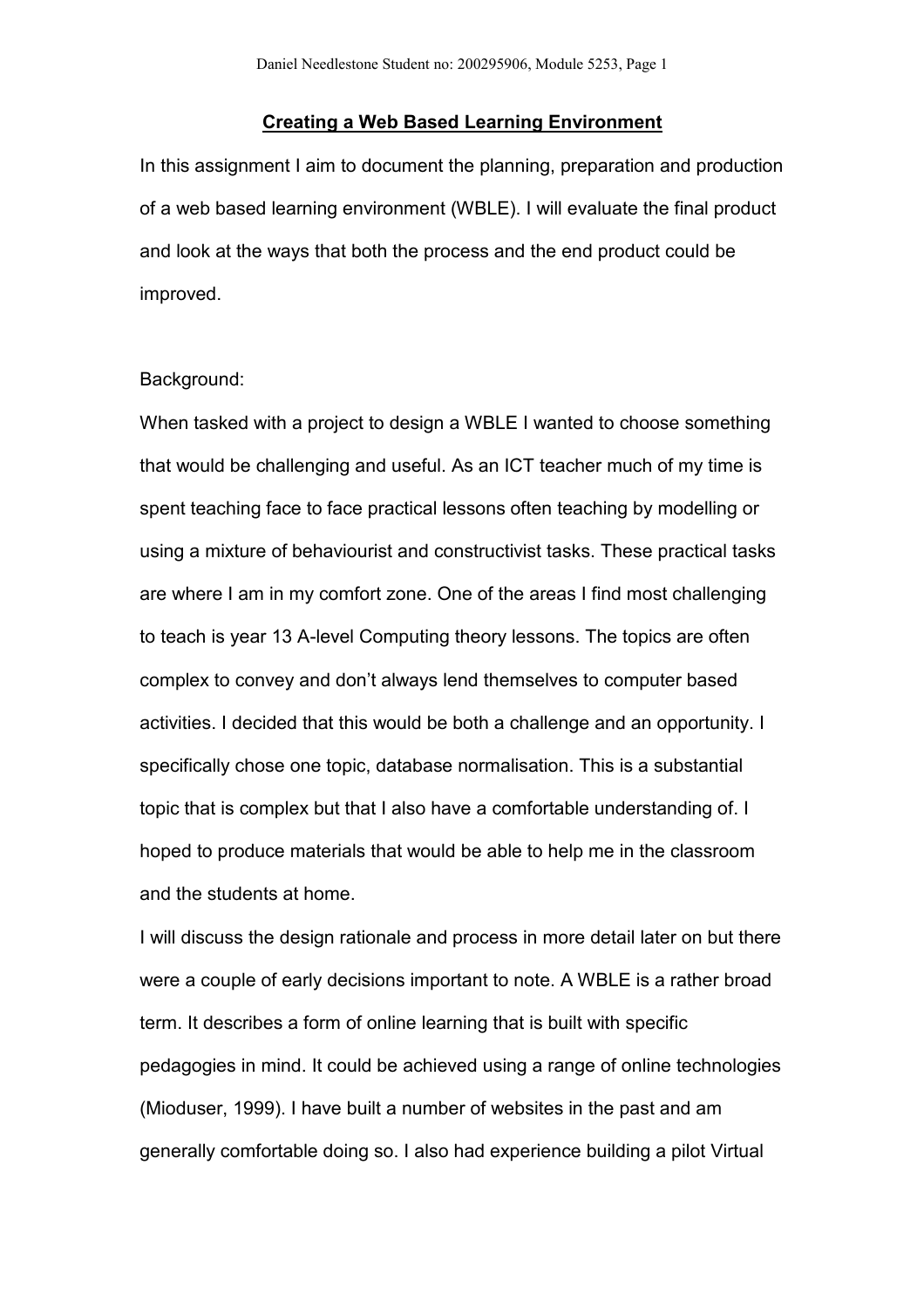Learning Environment (VLE) that I had been using for a year with my classes including the one I wished to produce the resources for. Building a website or new VLE didn't appeal to me and didn't fulfil my personal aims of creating something that would be a challenge, useful and reusable. I decided to build a WBLE in the form of an online learning object (or a single package containing a number of learning objects) that could be imported into a VLE.

#### The Learners:

As previously mentioned the learners are year 13 computing students. The class being used to test the WBLE has seven pupils aged 17 to 18 all male. Though the abilities of the students are mixed all have chosen to take Computing A-level and all have done sufficiently well to progress to the second year of the course. Due to the nature of the course, students in general are highly computer literate. The experiences and preferred learning styles of the class do differ between pupils. For example during theory lessons some pupils make notes on paper while others prefer to do so on computer. With written homework some students hand in work online while others only do so when they have to. I did not expect that all students would want to learn exclusively online and this was factored in during the design process. All students had previous experience of using the school VLE. One aim of the WBLE was for it to be a reusable resource to be used again in the future. In my school the class the WBLE was designed for is representative of a typical computing class in size, makeup and abilities with the only shortcoming being the lack of female students in the class. This as will be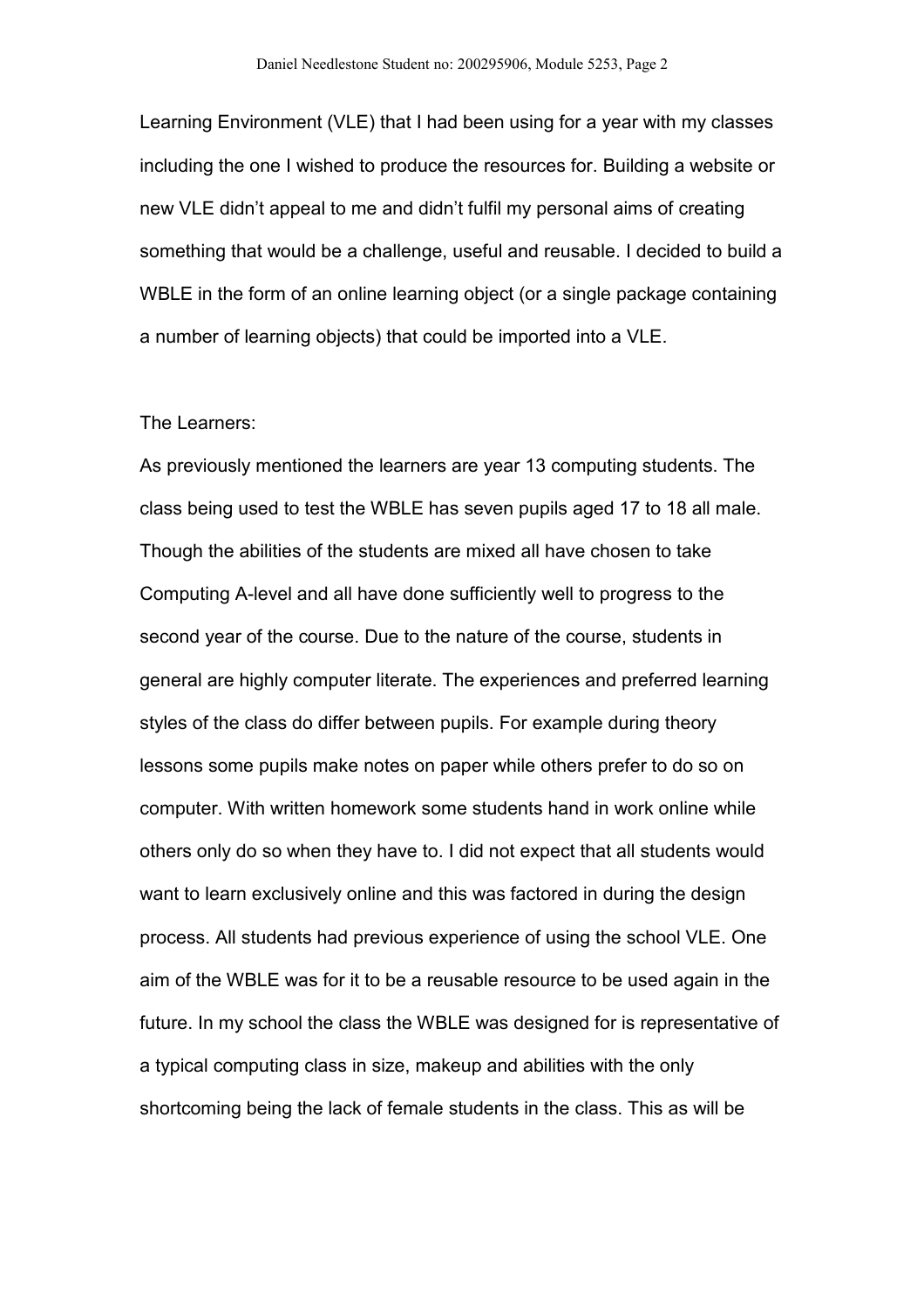discussed later would not have made a difference to the pedagogical or design choices.

## The Content:

The topic of databases is taught as part of Module 5 of the "AQA A-level Computing Specification". (AQA, 2008) There are many subsections of this topic. As a whole topic it takes approximately 8 hours of teaching time in the classroom. Database normalisation is one of about ten topics that students must learn.

The process of normalisation builds onto previously learnt skills such as redundancy and relational databases. Students' knowledge in this topic is assessed by external examination. Past questions are available from past exam papers and going through these papers and practicing questions is an important part of the course in all topics.

# Pedagogic Rationale

Normally I teach this topic over two lessons using as resources; textbooks, computer slides from the teacher and practice questions. At the end of the lessons students should be able to understand the topic, know various definitions and be able to answer examination questions in the topic. In the first lesson we may go through the textbook looking at the notes, definitions and examples; with students making notes as we go along. In the second lesson I review the topics using a presentation and go through another example. Students complete practice exam questions both during lessons and for homework and I go over the answers to the questions in class. I may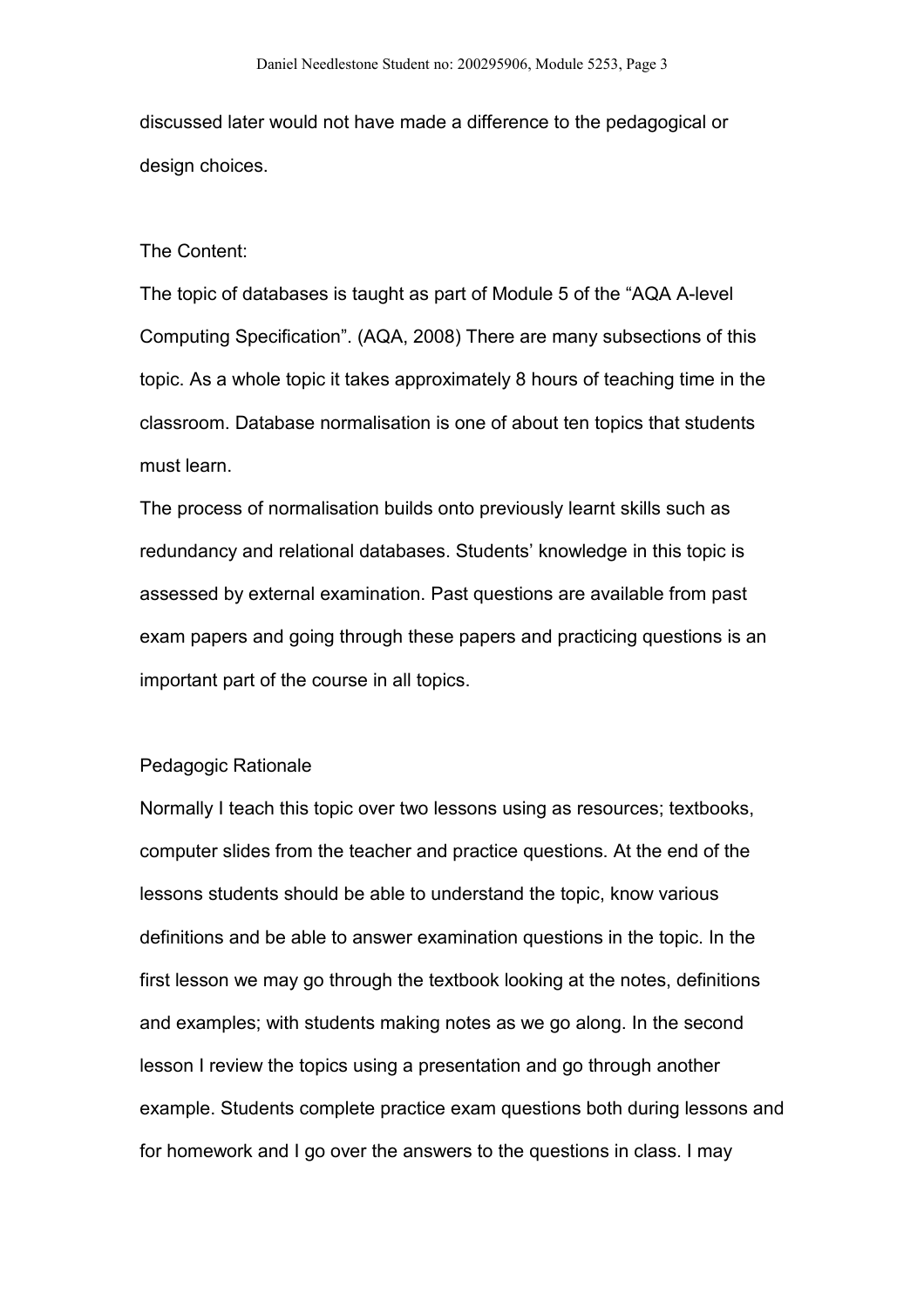introduce other activities such as students explaining exam questions or students creating revision materials but the process described above is typical of my standard theory lessons. Breaking down the methods used in a standard lesson I would describe the strategies used as fitting into a mixture of behaviourist and cognitive theories of learning (Conole, 2004) My aim in creating a WBLE for this topic was initially to create a resource to make the topic more engaging and understandable for students. In some ways having an ICT based resource does this automatically as students are generally enthusiastic towards computer based activities (Kirkwood, 2005). Although I didn't want to create a resource that would replicate my teaching style in the lesson I needed something that would teach students the theory, definitions, examples and practice questions. Some of the advantages of learning using ICT and the internet are the opportunities for learners to learn using tools or methods to promote constructivist or socio-cultural theories of learning (Pinkett, 2000, Papert, 1993). I wished to take as many opportunities as possible to use as many different ways of learning but I could not think of sensible ways to incorporate these theories. Building a socio-cultural learning environment would certainly have been possible using tools like discussion forums or chat rooms but my experience with the class using similar online tools had yielded mixed results with two or three out of the seven students not participating well. In any case my particular group of seven students who already spend almost five hours a week in a classroom together was not an ideal group because of their small size (Tung, 2006). I decided not to pursue this road. I also did not feel that this was a problem as my WBLE wouldn't prevent teachers from adding on extra socio-cultural activities should they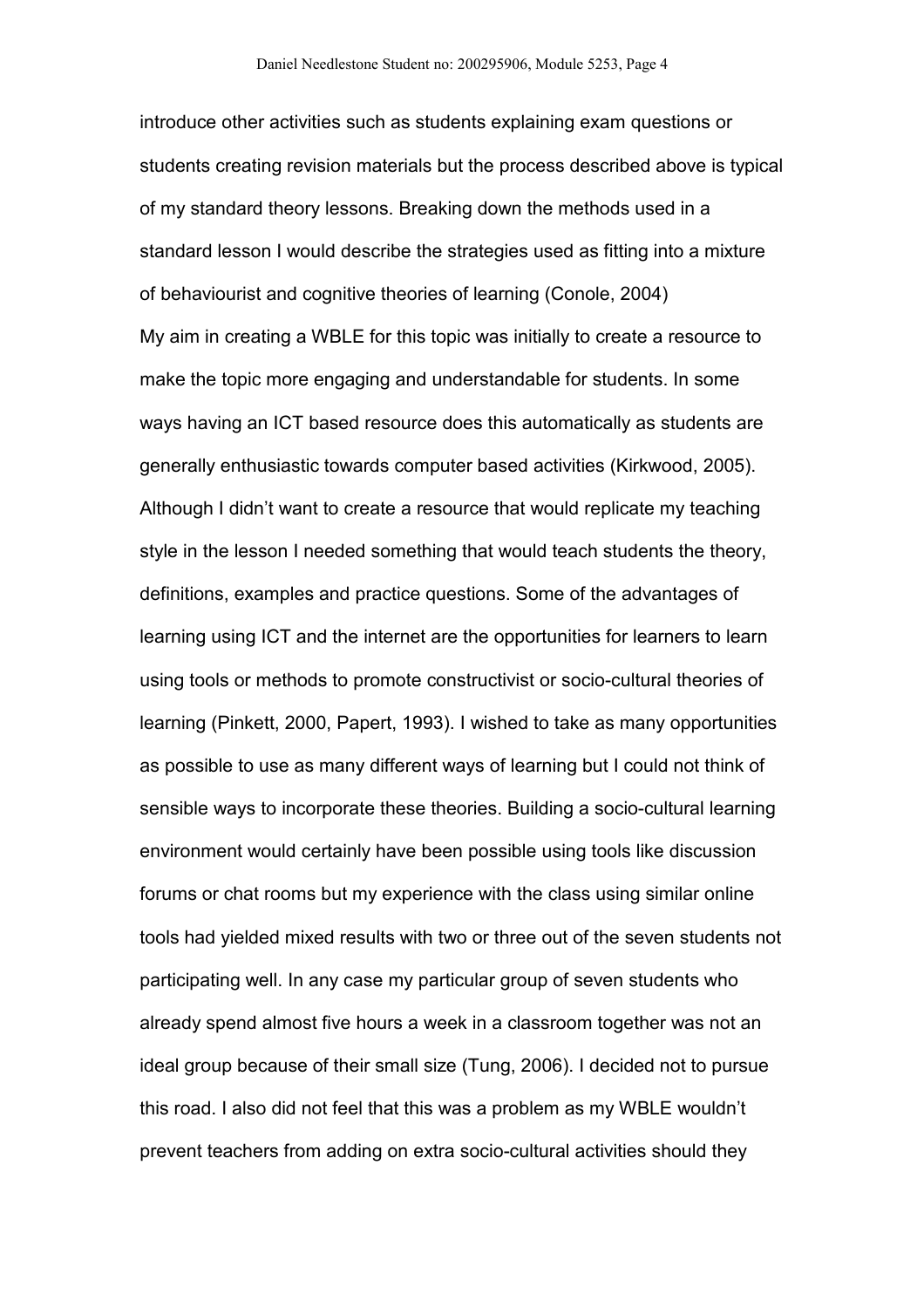wish for their particular group of students. A behaviourist approach seemed the most appropriate for the task and the students. Concentrating on one learning theory does not mean using one learning method and only catering to one type of learner (Rayner, 1997). I certainly wanted my WBLE to have a range of activities and methodologies for learning. Gardner's multiple intelligences (Brualdi, 1996) are often simplified into three of four preferred learning styles lists the main being visual, auditory and kinaesthetic (Drago, 2004). For the style of topic planned I roughly mapped these out as; Visual, reading notes and looking at diagrams; Auditory, hearing explanations; and Kinaesthetic taking part in online activities or doing practice questions. To cover all three styles I would have notes, illustrations, examples, online quizzes and practice exam questions with the possibility of having sound music or video and links to other resources. The notes, illustrations and examples would cover the visual learners and would contain the main theory that students need to understand. The online quizzes would cater partly to kinaesthetic learners and provide student self assessment opportunities. Practice exam questions allow all students to practice their theory partly covering the kinaesthetic learners. Doing practice exam questions is an integral part of the course as the topic is examined. Music or sound would cater for the auditory learners with video additionally covering visual learners. I wasn't optimistic that I would use sound and video, mostly for technical reasons but I didn't want to discount them so early. Finally links to other resources could allow students to extend their learning beyond the notes, or just to revise their understanding using extra resources from elsewhere on the internet. This gave me a list of tools to start my planning.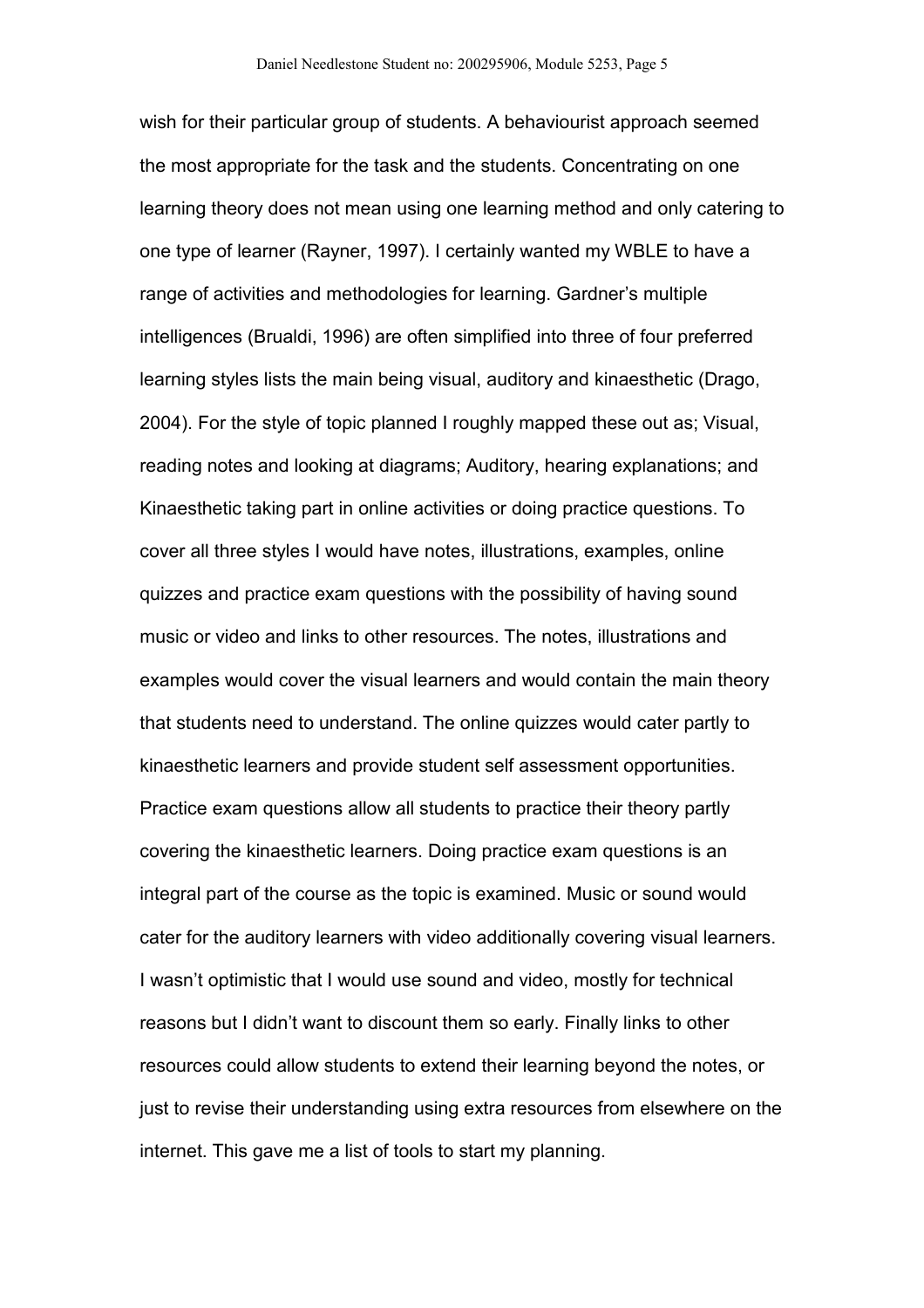Having an online resource for this topic brings two additional pedagogic benefits that influenced my decisions. First of all the resource could be accessed from anywhere. This means it could be used in lessons but it could equally be used for homework or for personal revision for exams at home. At my school 95% of students have internet access (Barham, 2007). In the particular class that the WBLE is designed for it is 100%. Out of hours learning is a great attraction for schools that are gradually embracing more online content as well as VLEs (Selwyn, 1999)

The second benefit is that students can work at their own pace through resources. In the UK one of the Government's buzzwords is personalisation of learning (Miliband, 2006). This is a vague phrase with a variety of definitions. One of the definitions is students working through activities, assignments and exercises at their own pace (Miliband, 2006). This means they can properly take time to review and understand all the materials. It also means students can learn independently which, is a skill in itself. From the teachers perspective in class it means time can be spent addressing individual problems that students may have as and when they arise. On the negative side of things with complicated subject matter there may be many students who have problems at the same time but cannot be helped together as they are all on different places. To get the best of both worlds I decided that although the primary aim was to allow students to work on the WBLE independently it should be usable for a teacher in a more structured and rigid format to use in front of a class when needed.

#### Design Rationale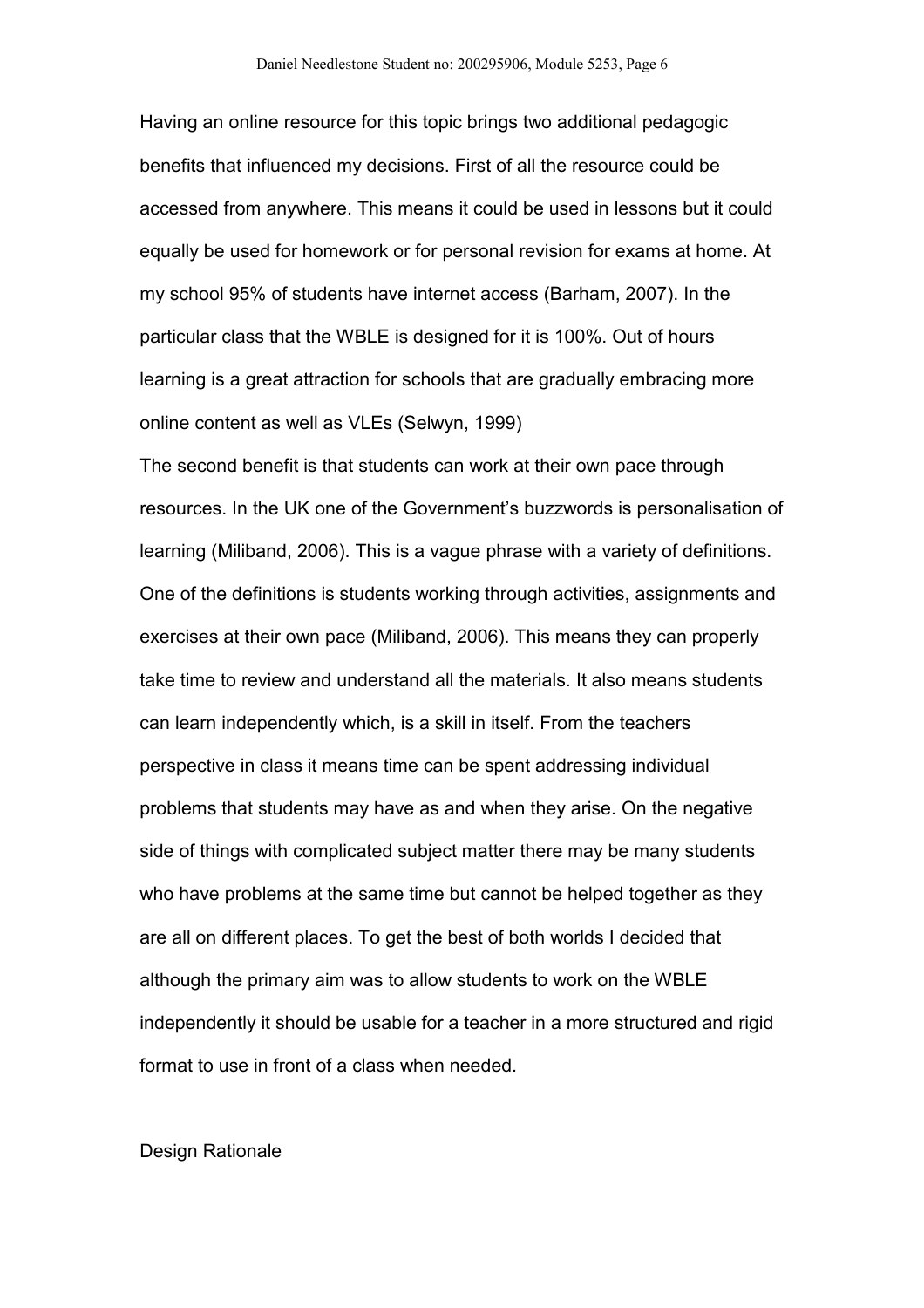One of the challenges I set myself was to create a WBLE as a learning object that would be portable and reusable across VLEs. A way of doing this is by packaging resources as an IMS content package or Scorm object (ADL, 2008). These are standards that define how material is saved and packaged so any Scorm compliant VLE could open it up. In order to create a Scorm package I needed something to help me package it up and preferably something that contained a variety of features to help me add functionality and interactivity to my WBLE. To do this I tried three tools for creating content. First was myudutu.com this is a free web based tool that I had registered for previously but never tried. It had a variety of examples and tutorials as well as an online community to support authors. It included various functions including templates, a PowerPoint import tool, navigation, quiz tools and a library of building blocks that make up the resources. The next was Exe a free downloadable course creator. Exe lets you create courses including various types of media and a range of quizzes. I also planned to try Course Genie (now called "Wimba Create") a plugin for the Microsoft Office which is provided by Leeds University. It similarly allows creation of rich content courses. Unfortunately because of security restrictions on my work laptop I was unable to install it. In the end I chose to use Myudutu, it produced more aesthetically pleasing results than Exe, it organised pages better and the PowerPoint importer meant I could incorporate existing resources. Being web based it meant my resources could be created and easily tested online.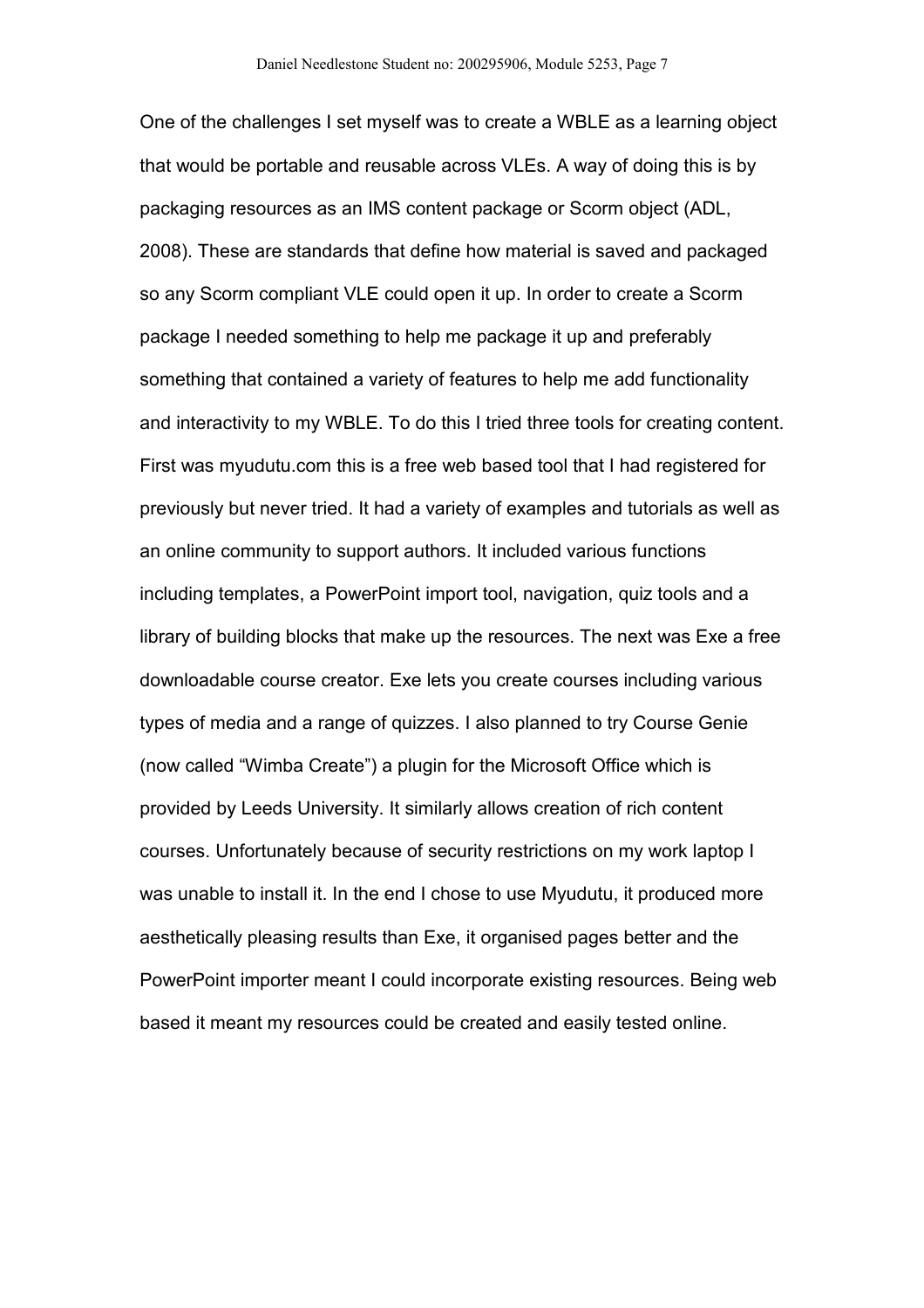Although as mentioned earlier I had ideas of what I wanted in the WBLE my next step was to create two scenarios to start the design process (Carroll, 1999).

I created two scenarios for fictional students, Peter and Jane. One was a user in school and one was a user at home. Both scenarios show fairly independent students who pick and choose what sections of the WBLE they want to use and when. This highlighted the need for effective navigation for the WBLE and a non-linear navigation system. To have a system with a mix of flexibility but also optional paths I decided on a Tree structured navigation system allowing students to choose which branch they wanted to start with. Myudutu also gives the option of showing an index to all pages. This was enabled to allow students to jump to a required page immediately and choose their own path through the resources.

The scenarios highlighted two other key areas to plan for. Practice exam questions and definitions. Practicing exam questions is an important aspect of our exam preparation. It can be time consuming for students and teachers to go through pages of past papers to find appropriate questions to revise a particular topic. Having easy to access questions and worked solutions would add a lot of value to the WBLE. Both scenarios had students looking for definitions of keywords and terms. This again is something students need to know for examinations. In the scenario the student using the WBLE at school noted down keywords on paper, the other student used them to answer exam questions on computer. These definitions must be accessible easily for students. How students may use exam questions and definitions depends on their preferred method of learning but various options were built into the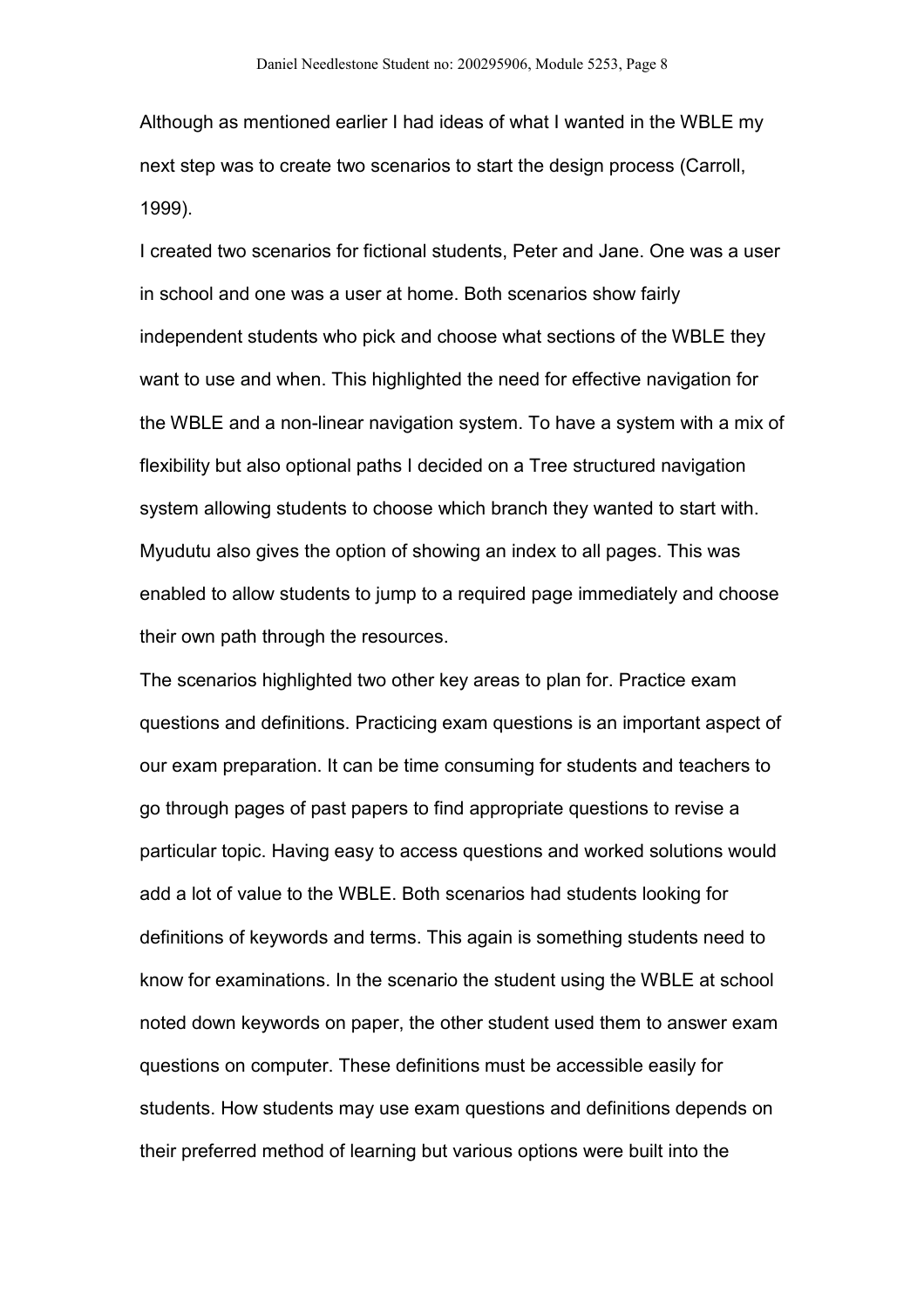design plan including the option of adding places for students to write answers or notes online.

My next step in the design process was to become familiar with the design environment. I created my empty course and started adding various pages to it purely to test the features out. I created examples of navigation pages, drag and drop quiz pages and tried importing a PowerPoint presentation. Through doing this I discovered other options that were available, such as adding narration, video and case studies. After this experimentation I started planning. I decided what I needed in the WBLE, how it would be split up, and what the actual content would be. Despite a degree in software engineering I am sill very much a back of the envelope planner especially when I am working alone. Producing extra documentation is not a task I enjoy. Nevertheless the back of my envelope was getting rather full. I planned first how the theory section could be broken up into topics. First normal form, second normal form, third normal form and boyce-codd normal form. Looking at the PowerPoint presentation I normally use to teach this topic I realised it was 113 slides. Even cutting out the unnecessary information I was left with 45 slides. This is when the enormity of the task I set myself started to dawn. I decided to take a step back again before I committed myself to following a particular path. Originally I had hoped to be able to create a prototype WBLE, let my class test it to give feedback and then refine and change it. Unfortunately I had run out of time to do this so I had to get it right first time, or as close to right as possible. To compromise and still include some feedback from my class I gave my class a brief questionnaire to complete. I made a list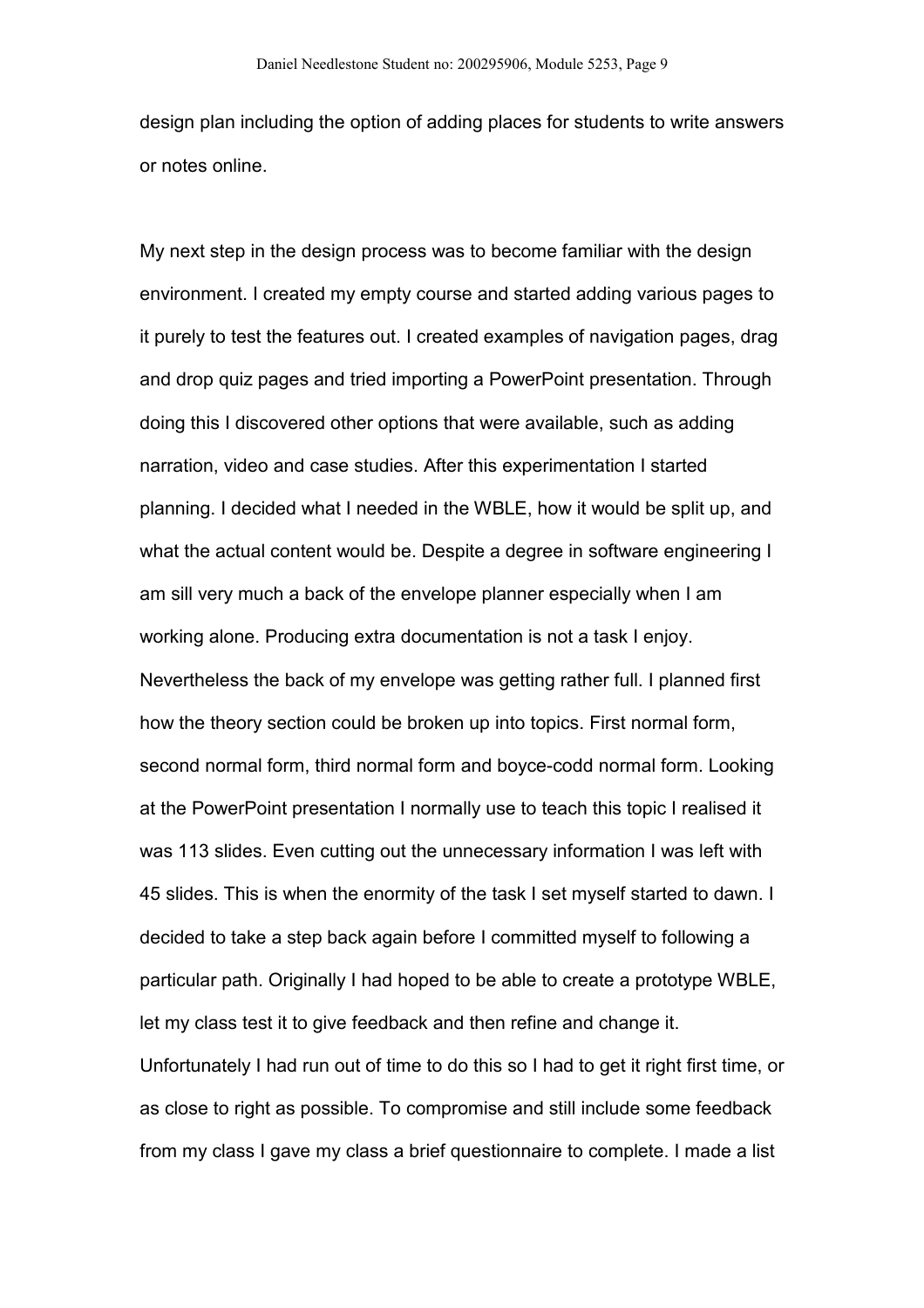of features that students would like and asked the question "which of these features would you find useful in an online resource about normalisation?" The list had the options of, detailed notes, brief notes, definitions, narration, games, examples, practice exam questions, videos, and links to other websites. I also asked, "Do you think you would use this resource at home?" Of the six questionnaires distributed I received four back. This is certainly not a statistically significant or particularly scientific survey but it did have two benefits. It gave me an overview of what my particular class wanted in a WBLE; though I had only four replies this was four pupils of seven in my class. It also gave me some reassurance that I was headed in the right direction before I actually created my WBLE. Three students ticked the short notes box and one ticked detailed notes. This told me that they definitely wanted some form of notes to help them learn. Two pupils ticked the box for definitions. All pupils chose practice exam questions. None of the other options were picked by more than one student and not a single student asked for narration or videos. I was surprised that games and videos were not more popular but not surprised that narration wasn't seen as important as voiceovers on computer based resources can be distracting for the learner. With this feedback I went back to work creating my WBLE made of four main sections, notes, definitions, quizzes and exam questions.

Implementation:

Although I had my structure planned, I was working with new tools and on a project different from anything I had previously completed. I did not expect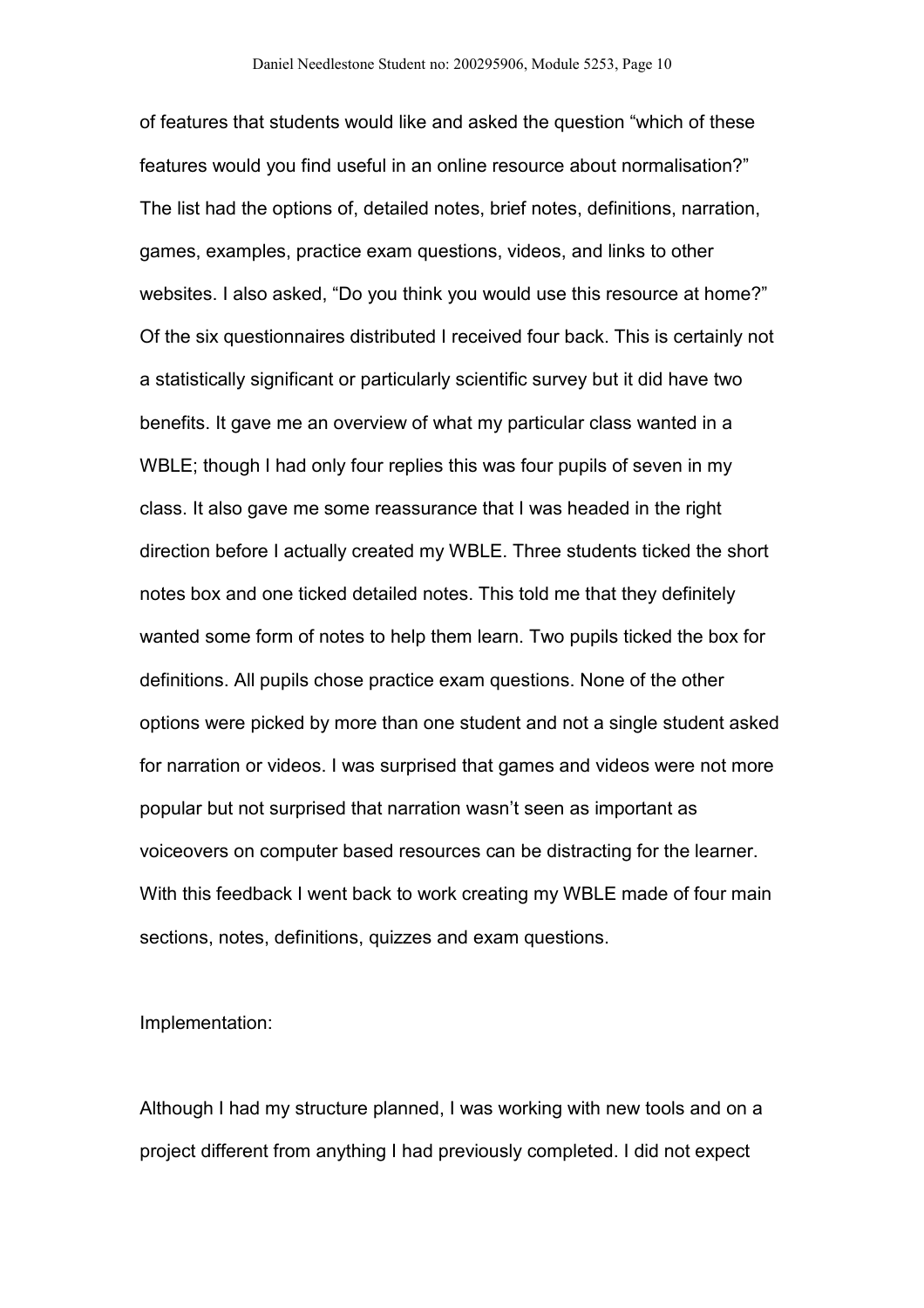everything to go exactly to plan and during the project I went through a few iterations of creating, tweaking, testing, redoing and changing. This is the order in which I worked on all the sections of the WBLE.

#### Creating the notes:

One of the largest parts of the WBLE was creating the notes and theory. As I already had a presentation I used to teach the class it seemed pointless creating new notes. I used the myudutu PowerPoint importer to bring in all the slides. The first attempt at doing this left me with 113 pages which I could not manage to rearrange or move easily using the myudutu interface. Slides were also unhelpfully named slide\_1 to slide\_113 giving me no indication of what was on each slide until I clicked on it to load it up. Doing this on a web based design tool was slow and frustrating so I tried another way. I went back to the original presentation on my computer and split it up into sections and pages. This had the additional benefit of making me think how I should split up the sections of notes to make them accessible to students. I decided to put in an introductory section, followed by each normalisation section split up individually. I ended up integrating the key definitions at the beginning and end of each section to keep them in context rather than having them in a separate section as previously planned. Each one of these now smaller presentations was imported individually into a separate branch of the navigation tree.

Navigation: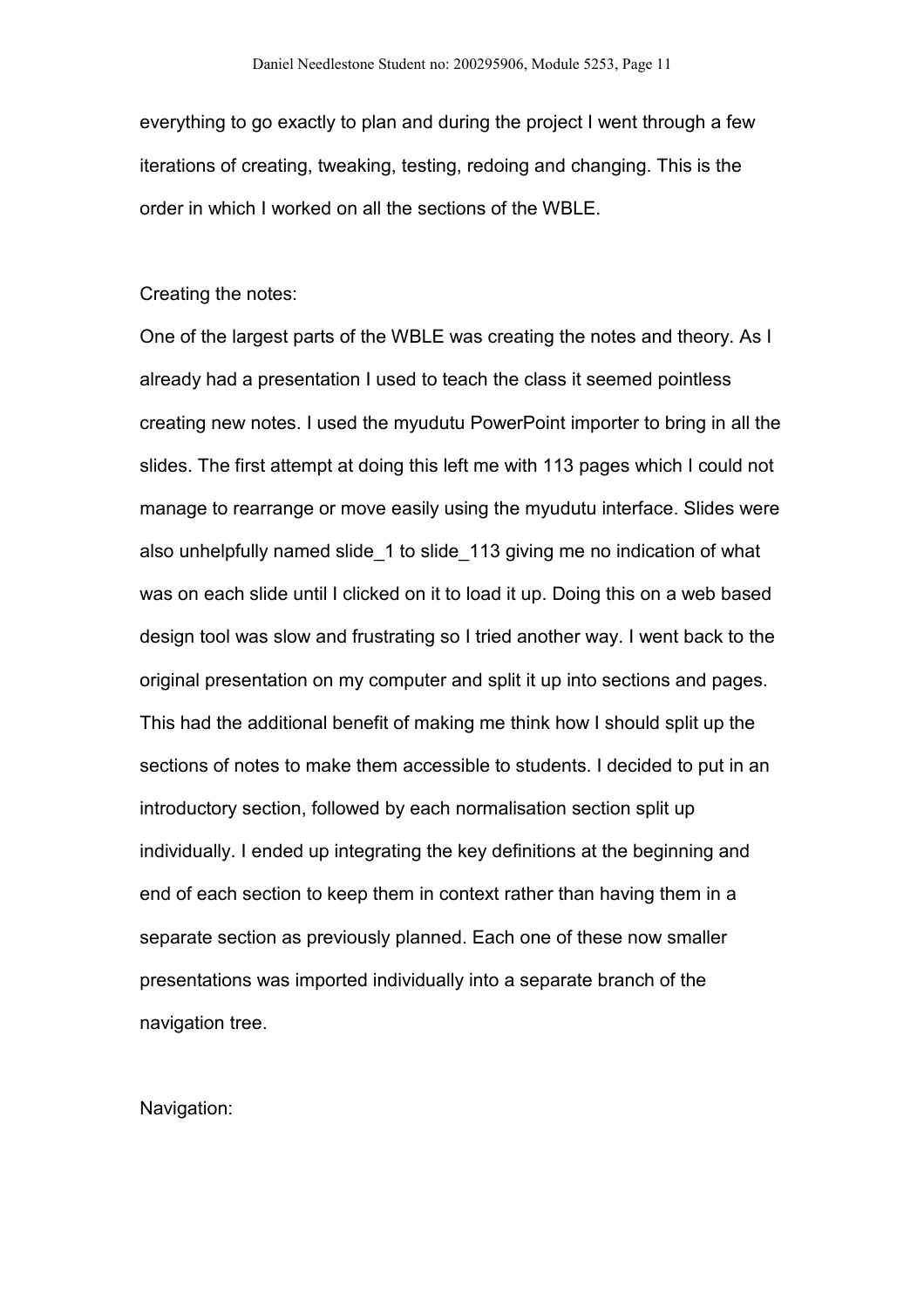Having uploaded the core of the notes I had the hang of arranging pages and creating new pages. I decided where to put menu pages and how to structure hyperlinks between sections. I created two main navigation pages, the first page and the theory sub-menu. These were created using a standard myudutu template giving four hyperlinked buttons a main graphic and a main text box. The main page linked to notes, quizzes, exam questions and credits. The notes section linked to the five sections of notes as well as having a button to return home.

#### Creating a quiz:

The quiz section was the next to be done. Again I started off working out what features were available in myudutu and experimenting with them. Adding a quiz wasn't something I was well prepared for. I created one drag and drop quiz for students to practice definitions of the four forms of database normalisation. Although it worked fine, when testing it I realised I had designed the question badly so that the answer was given away in the question. I decided to leave creating further quizzes until I had completed the exam questions section which was more urgent.

### Exam Questions:

For the exam questions sections I envisioned an area where students could view practice questions for a particular topic and then choose to view the answers and mark schemes for the questions. I did not have a way of allowing students to enter answers online and all questions required free text responses which can't easily be marked automatically. It was therefore down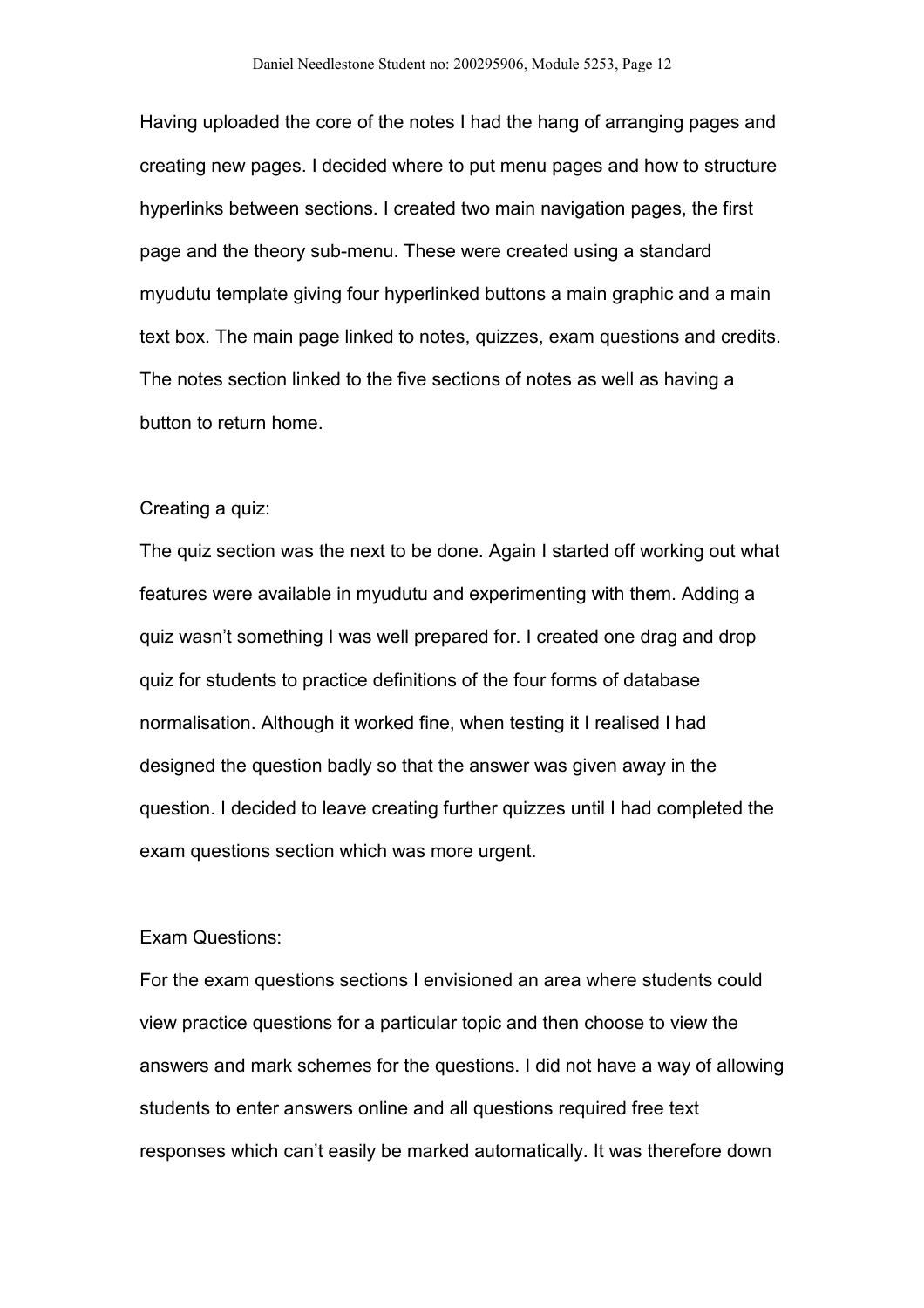to students to check their own answers against the mark schemes. I picked out a selection of two multipart questions from two different exam papers and found the corresponding answers in the mark schemes. The papers and mark schemes were all saved in Acrobat PDF formats which made them difficult to import. In the end I had to take screen captures of the questions and import them into the myudutu pages. I rearranged sections of the questions to make them fit neatly onto a page and followed the same for the answers.

#### Refinements:

My basic WBLE was now complete albeit with room for improvement. I wanted to present my WBLE to my students for feedback but I didn't yet feel happy with the final product. I worked on making a few refinements to what I had completed. The first section that needed tidying up was the quiz section. I added a new menu page, added three new quizzes and corrected the previous quiz. I found it quite challenging thinking of useful questions that would both enhance students learning and be simple enough to fit in the question formats. In the end I added four questions. The questions used three formats of question, one tick box, two drag and drop matching and one sequencing style. Next I tidied up and improved the three menu pages. This was partly for aesthetic reasons and partly to make it easier to navigate. I added a relevant image to each menu and where I had used hyperlinks I made sure they were large and easy to click on.

Adding narration: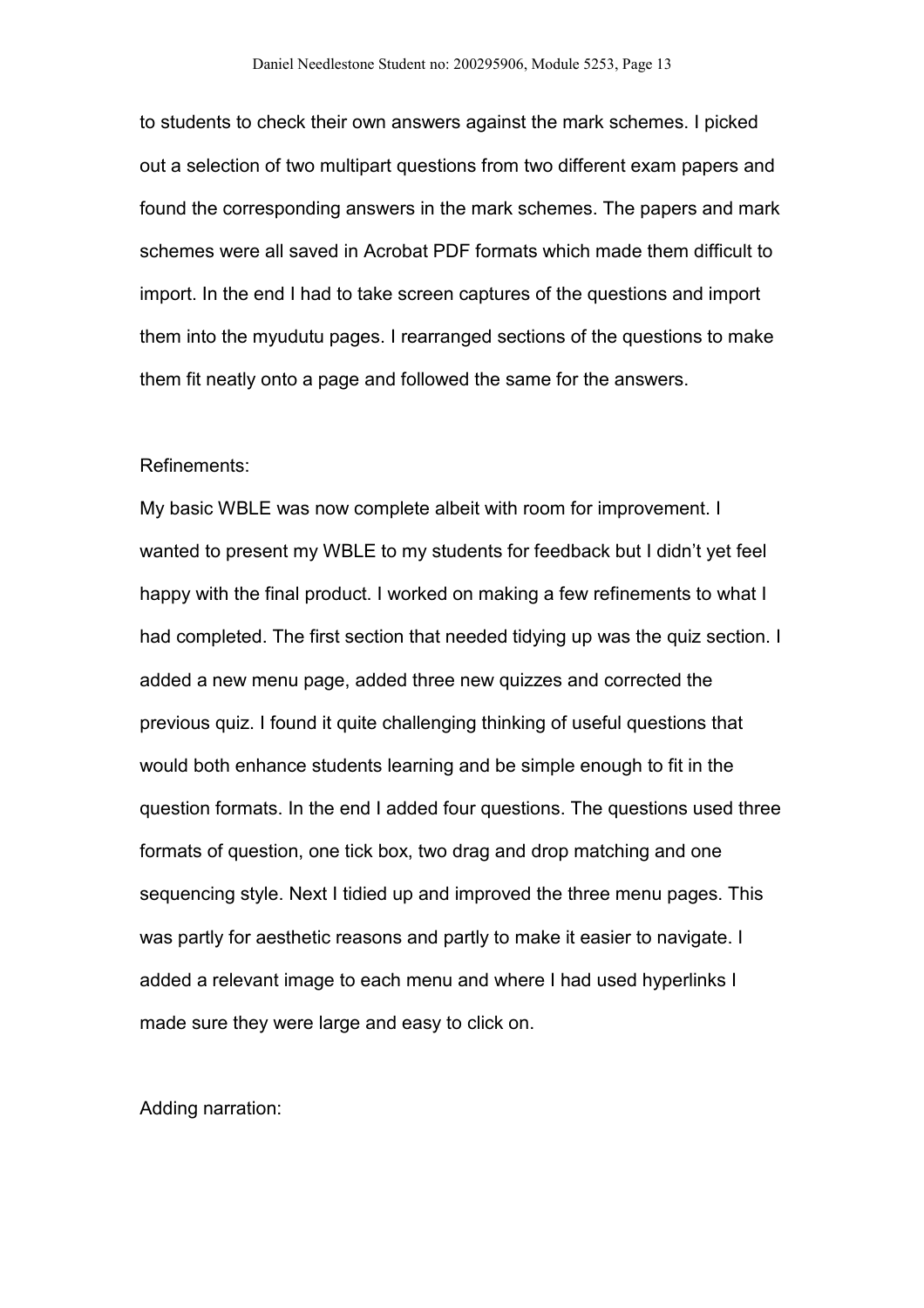I experimented with adding narration on the title slide. It took a while to record and upload it all but once it was done it loaded quickly and worked well. Despite students not expressing a desire for narration in the WBLE I went ahead with adding audio to certain slides. Some of the notes that I had uploaded were not as easy to understand as I had wanted, there were some diagrams and tables without much explanation which I felt may confuse students and I hoped audio might improve this. To create the audio I recorded myself speaking in audacity and saved the files as MP3 files to upload to the myudutu pages. To decide which slides needed audio I went through every page of notes systematically and recorded narration where I felt appropriate explanation was lacking. Each MP3 file was saved with the name of the corresponding slide title so I knew which slide to upload them to. In the end I added audio to 12 slides.

## Uploading to the VLE:

Although this isn't technically part of the design it was certainly part of my implementation so that the WBLE could be used for my students. I also had to upload my prototype versions to the VLE to test the WBLE outside of the myudutu environment. I first had to export the WBLE from myudutu as a Scorm object. The resulting zip file was uploaded to our VLE and then added to a test course as an IMS/Scorm object. I had to change the VLE default settings for window size and scrollbars to get the WBLE to display correctly. It worked best with object set to open in a new window.

Evaluation of the system: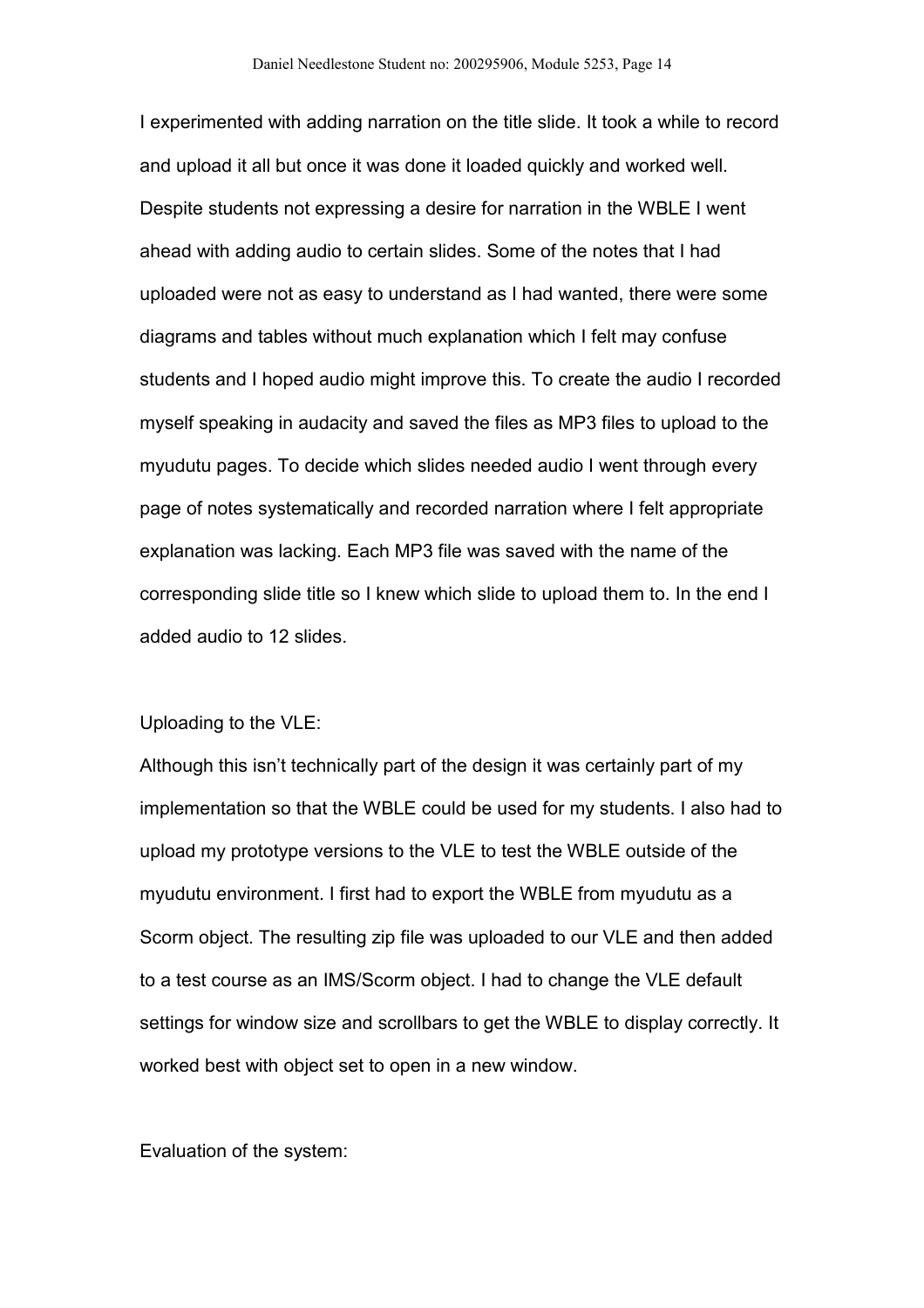I had three periods and areas of evaluation when working on the WBLE. The first was evaluating the system as part of an iterative process during construction of each section, second was getting my students to evaluate the system and third was my final evaluation.

## Evaluation as part of implementation:

As I created the WBLE I stopped regularly and changed, tweaked or redid sections. Some parts of the original design were left out, some were enhanced and some I noted as a problem but didn't have time to enhance. Much of this procedure is documented in the implementation section.

# Evaluation by students:

When the WBLE was ready I introduced it to my class as part of a one hour and ten minute lesson. I had promised them a revision lesson for some time on the topic as they had covered it about 2 months previously. I told them before that I would be looking for feedback at the end of the lesson and to jot down any notes as they worked through the resource. I then left students for about 50 minutes to work their way through the resource. Most of the students went straight to the quiz section and then when they couldn't work out the answers moved back to the theory section. Some needed help using the course map features during the lesson. Some happily shouted out complaints about the navigation and problems with the quizzes not automatically restarting. At the end of the 50 minutes I brought the group together for feedback. Everyone had tried the WBLE. They looked through all of it though didn't necessarily read every slide in detail or work through every exam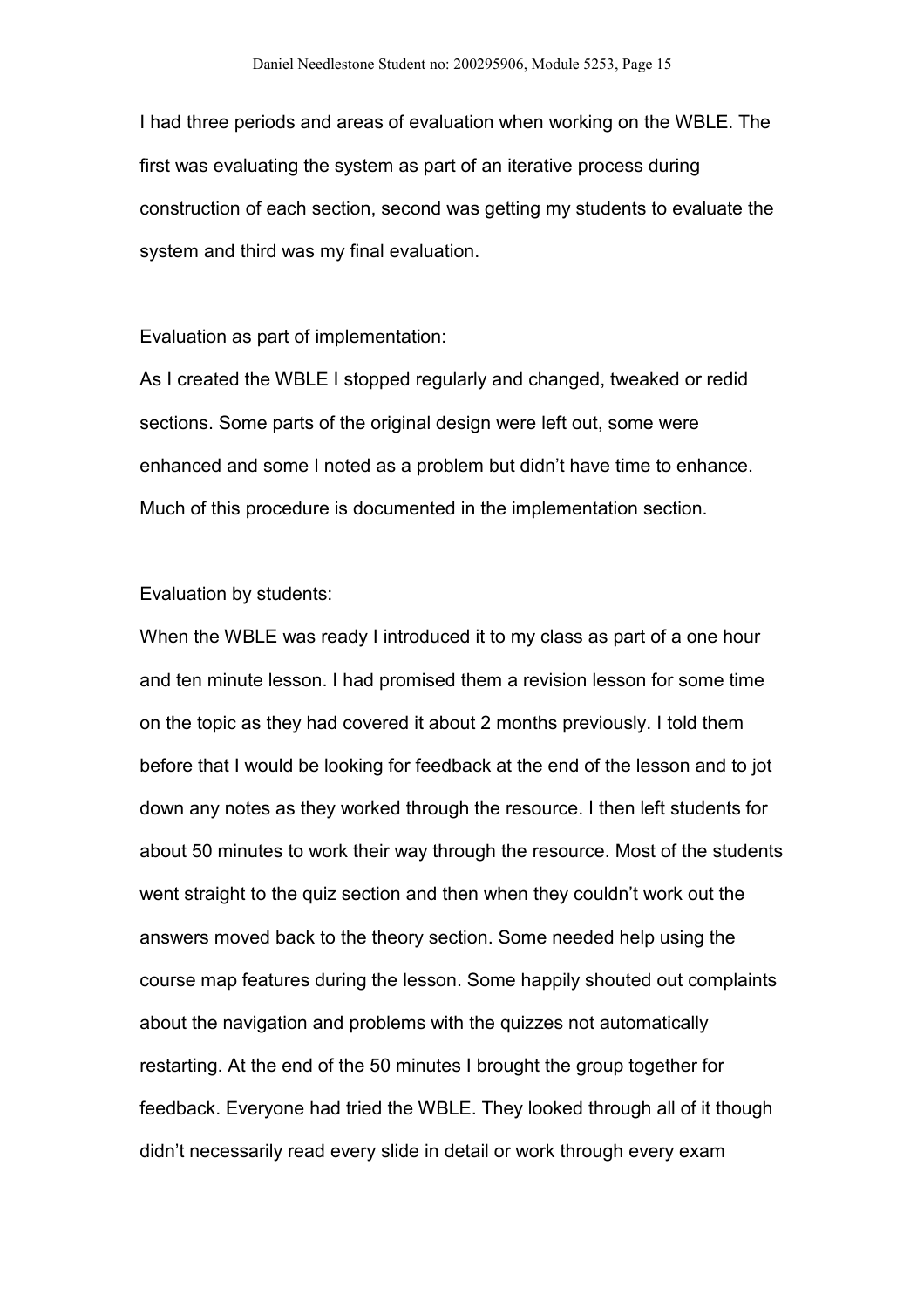question. I would not describe it as a 50 minute activity; this was more the limit of students' concentration. I ran an oral feedback session with students by asking them a list of questions and noting down their answers as a group. I made sure everyone had the chance to speak by asking everyone individually if they had any opinions to share. I also allowed any general comments at the end. I was surprised as to how positive the feedback was. Students said that the WBLE would be especially good for revision, had a good amount of information and that they would be more likely to revise at home if the WBLE was available to them. They found the content easy to understand, broken up step by step with good summaries and found the narration helpful for emphasising confusing aspects. They found it very useful to have a bank of exam questions packaged together and felt they were in a good order going from easy to hard. They also had plenty of criticisms and ideas for improvement. Students felt that overall it was harder to learn using the WBLE than from a regular lesson with a teacher explaining (which as their normal teacher was rather satisfying to hear!) They felt that the navigation had a lot of room for improvement with better buttons, and links to the index. This was felt even more on the quizzes than on the static notes. Scroll bars on some pages were criticised for making notes harder to access. Contrary to the feedback in the design process students suggested that there should have been more narration and also that the narration should have sounded more interesting and been better scripted. The main final criticism was of the exam questions sections which were hard to read with text too small. Additional enhancements suggested were adding some animation and video, populating the empty glossary with keywords, and enhancements to the exam questions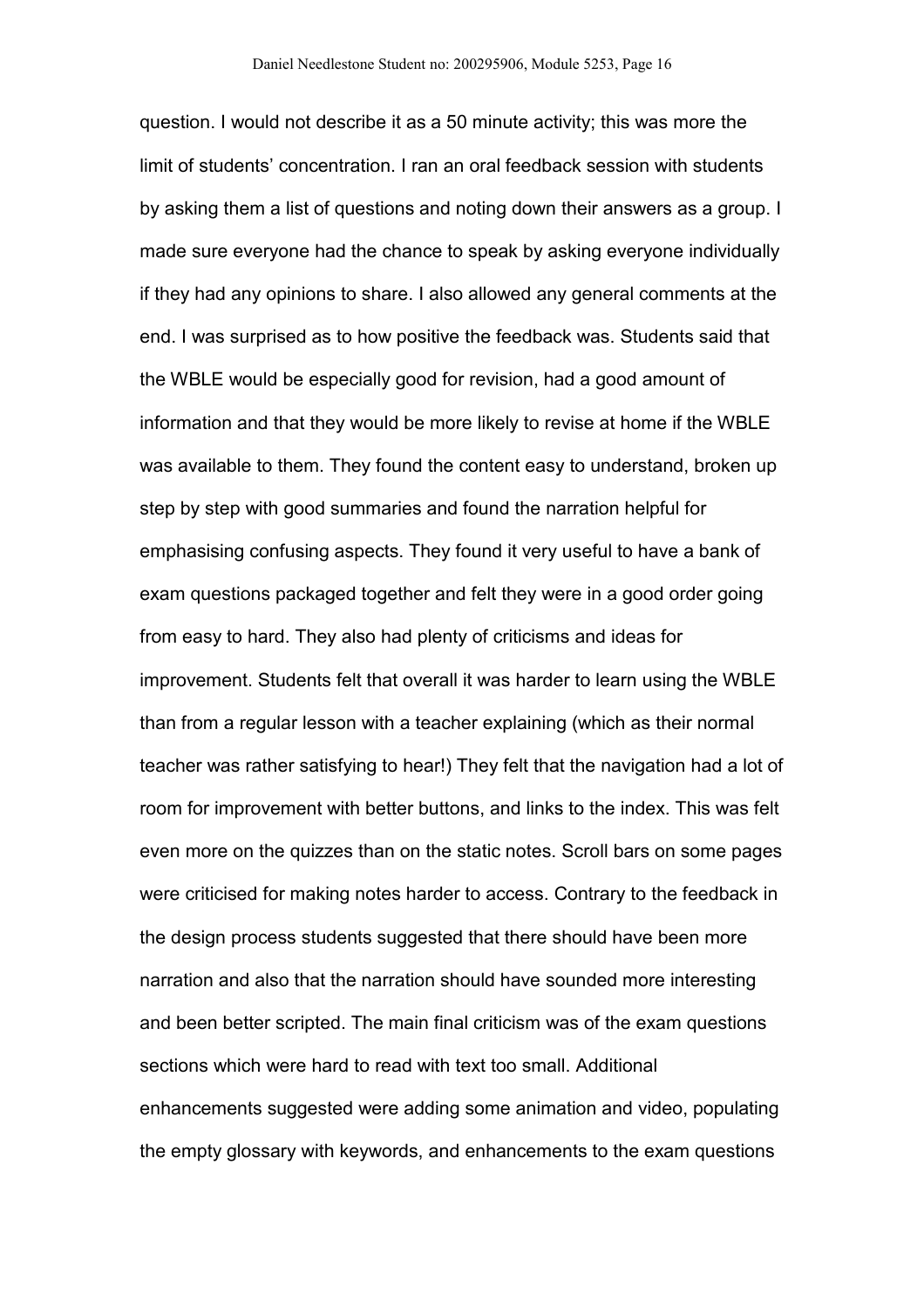allowing answers to be input directly into the computer. There were some requests for additional content and summaries of content.

Overall the student feedback was much more positive than I had expected. Before presenting my WBLE I was not optimistic as I felt there was a lot of room for improvement. Students picked up on many of the same problems that I had seen but still gave overall positive feedback. I agree with all of the criticisms made by my students and feel that they were all well founded. The enhancements suggested by students were very useful to hear. I again do not disagree with any suggestions though I feel using animation and online response boxes for exam questions would probably not be worth pursuing from a design point of view rather than a pedagogical point of view as both are enhancements that would require a great deal of time and specialist skills to implement. The other ideas for improvements are all things I would certainly consider adding if I was to refine the WBLE further. I did worry at the time of getting feedback that students would be scared of being critical as they know me and may not wish to offend me. Going by the number of criticisms they gave they did not seem to be holding back. At the end of the process the only part of the student evaluation I am suspicious about are comments that they would be likely to use the WBLE for revision from home. This is because from my past experiences with the group they have not made much use of online resources at home via our VLE. Admittedly the resources we did have up were not very interactive or it may also be that students' intentions and actions don't always match up.

Personal Evaluation of the WBLE: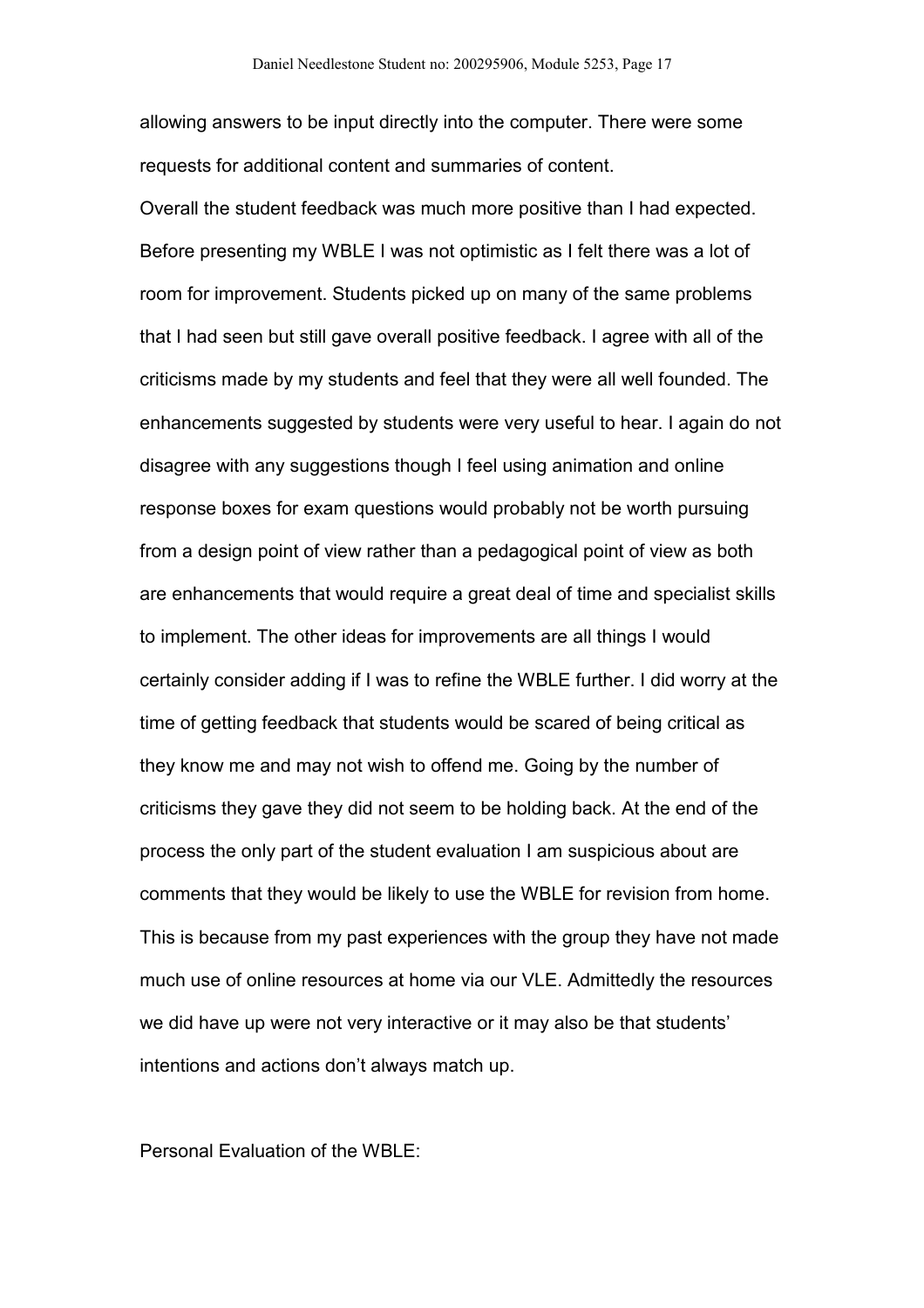My personal evaluation of the WBLE at the end of the project was mixed. Overall I was happy that students had given a positive response. I was happy that I had created what I set out to create, an engaging and understandable resource for students that would help them learn theory, definitions, examples and practice questions. I also managed to create a resource independent of a particular system that was successfully imported into a school VLE. I wasn't happy with quality of some of the resources in the WBLE and I wasn't happy with the final navigation. The resources were imported from a PowerPoint presentation and as a result had a plain style of presentation that didn't make full use of the possibilities of an interactive online system. Rather than clicking through and reading each slide I would have liked more interactive notes that students could work through online not just read through. This is certainly something I have criticised in commercial learning resources. Improving this could be a very large job. Despite the lack of interactivity I felt the notes were of a good quality and the audio narration offered something extra. The presentation of exam questions was not good as they were fuzzy and hard to read. This would be an easy problem to overcome by retyping or rescanning the questions rather than using screen captures. The navigation of the WBLE worked but it needed to be more accessible, I would like to add extra navigation buttons to some pages. This could also be rectified by adding clear titles to every page making the site map easier to use.

Evaluation of the process: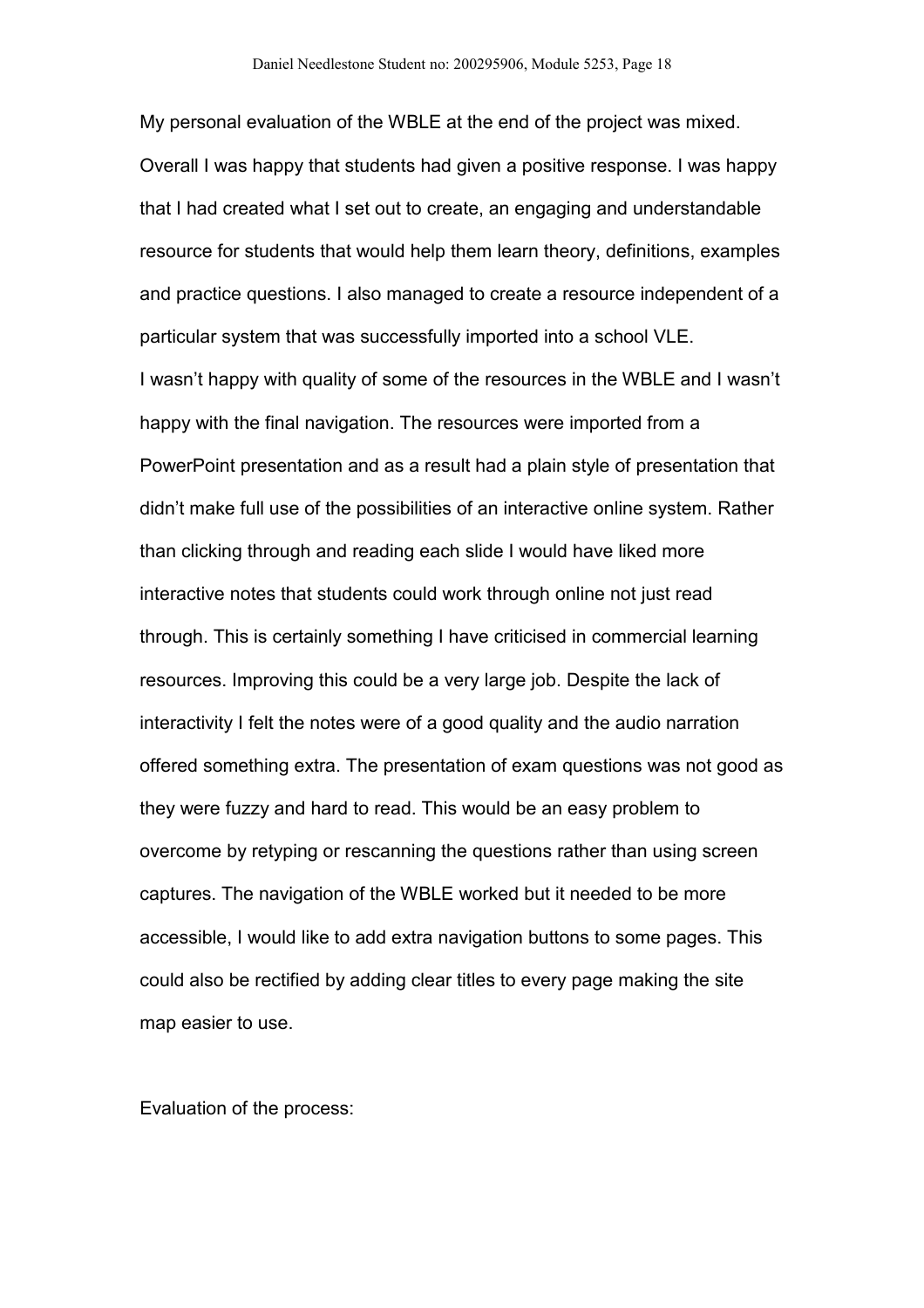I successfully created a WBLE that achieved my aims but the process that I used to create it certainly has room for improvement. My main criticism is that I tied myself into a particular authoring system early in the project. This restricted my vision for the design as I had an idea what I would be able to achieve and what I wouldn't. Similarly although it didn't stop me from designing using pedagogic principles or my judgement as a teacher; it did mean my ideas were constrained to what the environment allowed. If I had used a selection of tools rather than just one tool I could have been more creative in my solutions. My desire to create a standards compliant learning object was important to me and was a useful experience.

Time and time management as always was a problem. I was creating a WBLE to fit in with two deadlines, that of the project and that of the evaluating class. This made me prioritise what I could achieve but I do not regret decisions I made. Shortcuts that I took during the implementation can be easily improved in the future.

My designs at the start of the project were hazy and unstructured but I found it incredibly hard planning on paper without the prior experience. If I was to start again I would certainly do more detailed plans but I don't think the end results would be vastly different.

I feel that my topic may have been too big for me to create resources that were as interactive and as high a quality as I would have liked in the time available. I had to weigh up creating resources that would actually be useful in the classroom against a resource that would be impressive but not have enough content to be particularly useful. In the end creating a comprehensive resource for my students took priority and I am happy with that decision.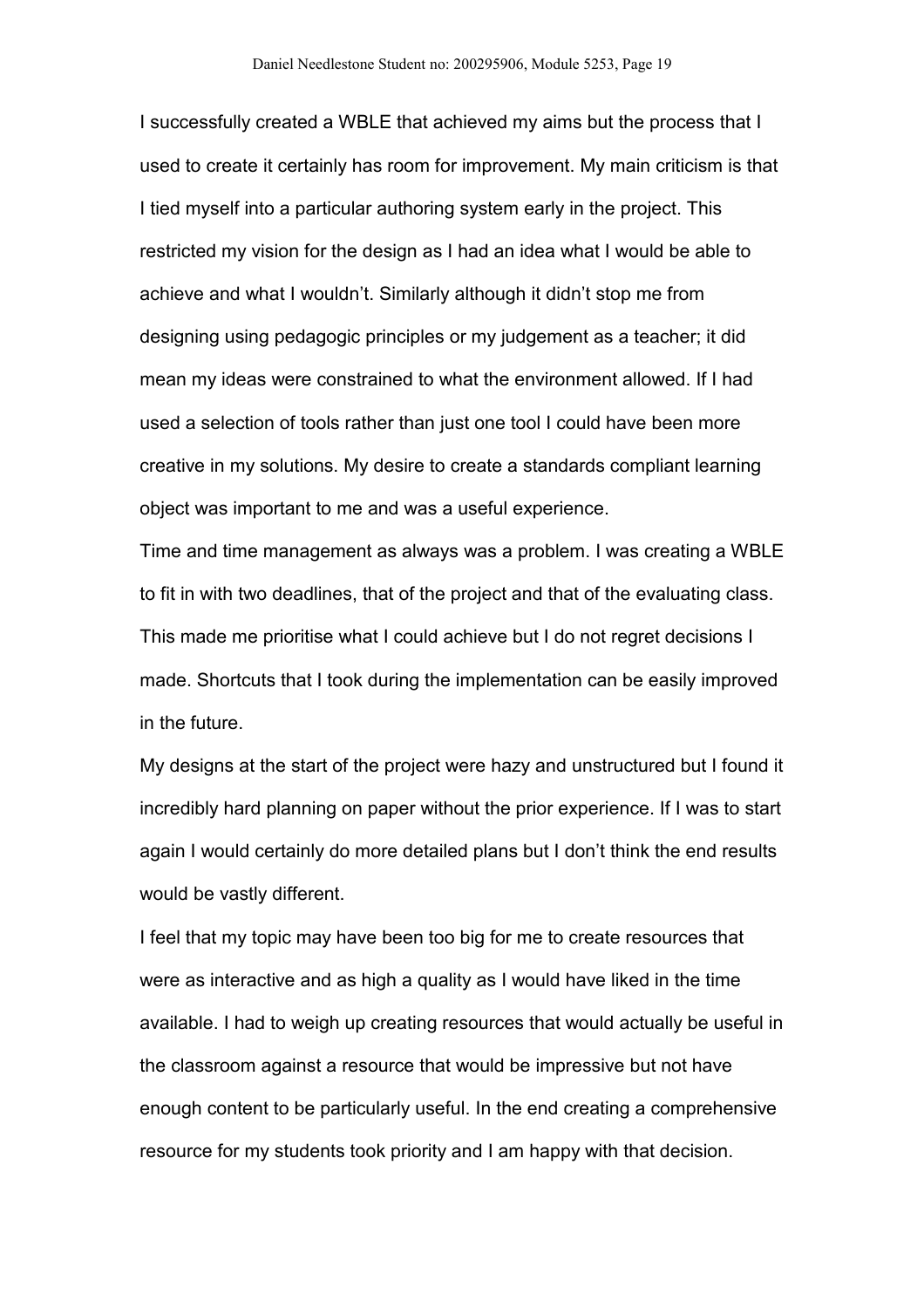The final task that I didn't do and certainly need to before moving any further is to gain permission to use copyrighted material. The PowerPoint notes used are freely available for download but do not come with permission for editing and redistribution. All illustrations were sourced from creative commons search engines but some still need attributing. Exam questions are freely available for download from the AQA examination board but I did not ask for permission to edit and redistribute them and I do not know if there would be a charge for this.

Overall I am happy with the decisions that I took in the design, implementation and evaluation. There are certainly many criticisms that can be made of the final product and if I was to do the project again I may do some things differently but overall I don't think my final outcome would be remarkably different.

# Conclusions:

Having seen a number of commercial offerings for content for VLEs I was always left unimpressed. Most were expensive, uninspiring and did not comprehensively cover the topics I needed. Part of the challenge I wanted to take on was to see if I could do better. Though I created a resource that did a good job for me and my class I'm afraid I didn't do better. The overall quality of my resource was not on par with commercial offerings in terms of layout and design. My content was good but every teacher likes to use resources in a different way and they may not meet the requirements of many teachers. The time taken to create the resources was also prohibitive. I did not tally the exact time spent creating the WBLE but I estimate I spent 6 to 8 hours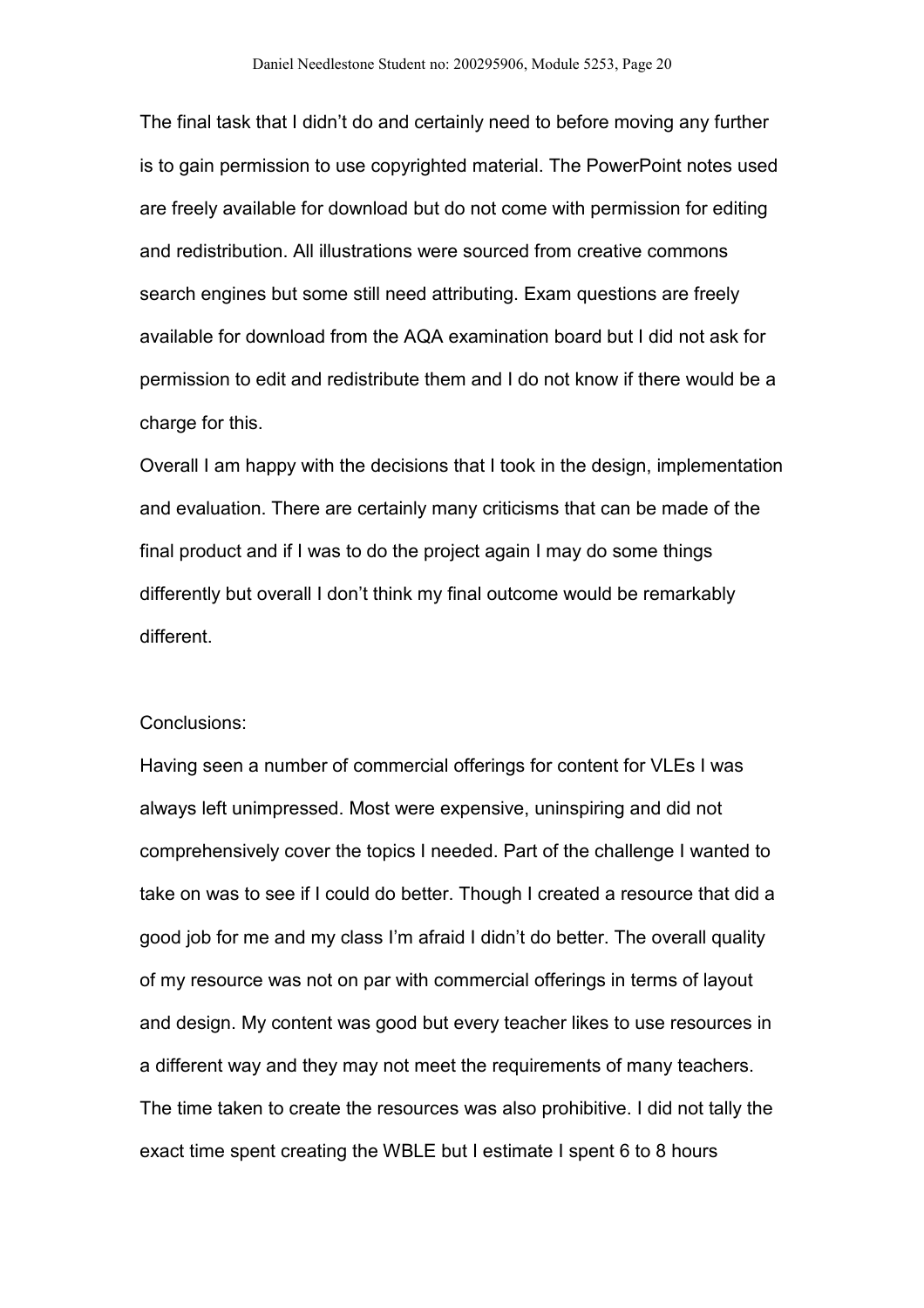creating a resource that is far from perfect and that would occupy a student for a maximum of 2 hours. For a software house this may be a good return on investment but for a teacher it is a prohibitive amount of time. One of the problems with getting teachers to use online learning environments is the time it takes them to prepare online resources (Dabbagh, 2002). This project has left me a little downhearted that this is a problem that will be very difficult to overcome for teachers who want to create comprehensive and professional materials. On the other hand, a few years ago I felt I could not create a professional quality website. Now there are online tools that I have mastered that have changed this. I hope in the near future that rich learning creators will be available that produce professional and immersive resources with minimal effort. Until then I shall be leaving any similar projects of this kind to the professionals and concentrating on making use of simpler tools WBLEs have to offer.

Bibliography:

ADL (Advanced Distributed Learning Website) (2008). <http://www.adlnet.gov/scorm/index.aspx> (last accessed June 2008)

Barham, P. (2007), 'Rickmansworth School KS3 Pupil Internet Survey', available from [dneedlestone@rickmansworth.herts.sch.uk](mailto:dneedlestone@rickmansworth.herts.sch.uk)

Brualdi, Amy C (1996) 'Multiple Intelligences: Gardner's Theory.' ERIC Digest.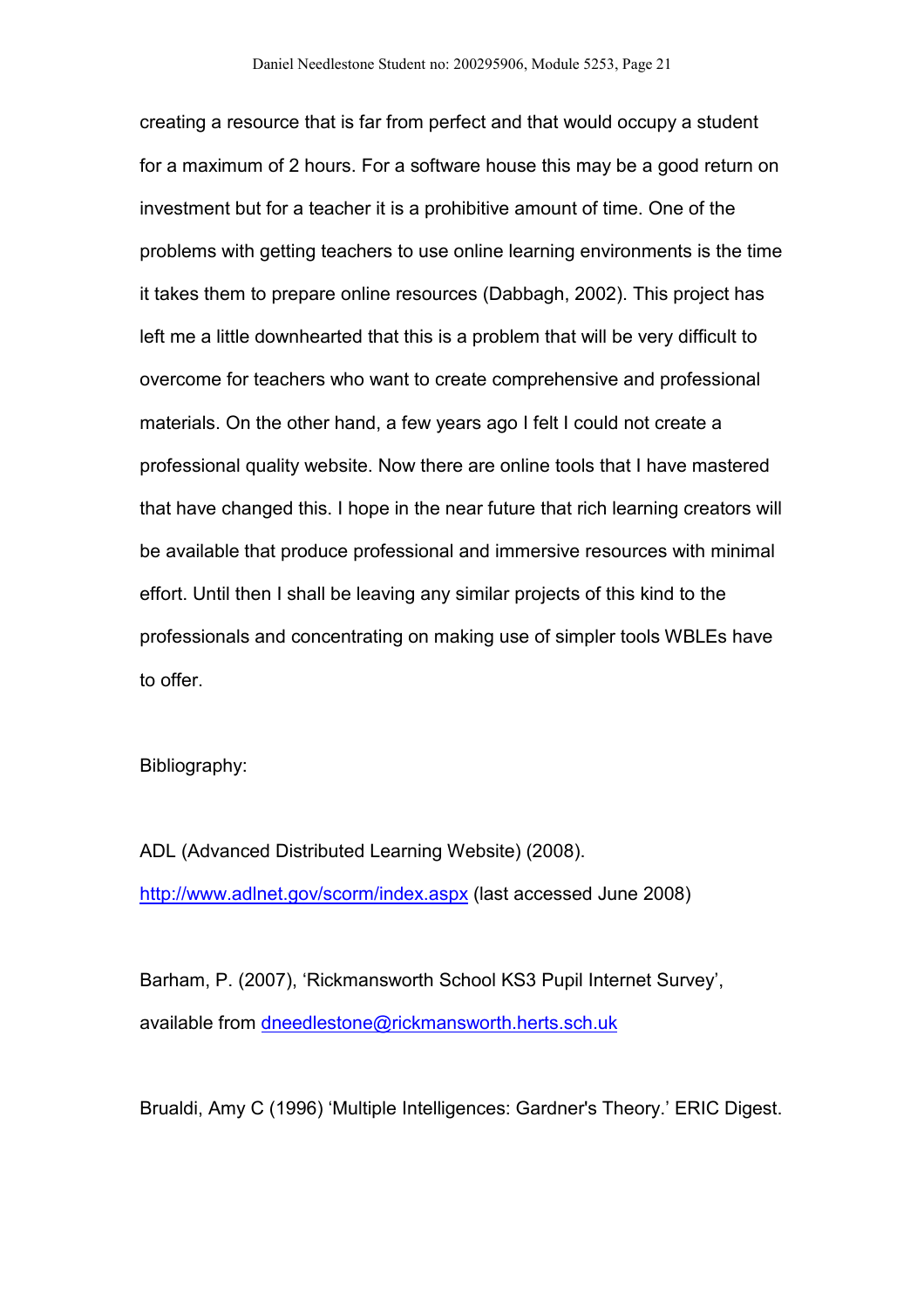Available at<http://www.ericdigests.org/1998-1/multiple.htm>(last accessed June 2008)

Carroll, J. (1999) 'Five Reasons for Scenario Design', available from http://csdl.computer.org/comp/proceedings/hicss/1999/0001/03/00013051.PD F (last accessed June 2008)

Conole, G, Dyke, M, Oliver, M & Seale, J (2004) Mapping pedagogy and tools for effective learning design Computers & Education. 43(1-2) pp17-33.

Drago W. Wagner R. (2004) 'Vark Preferred Learning Styles and Online Education.' Management Research News 27, no. 7 (July 1): 1-13. Available at http://www.proquest.com/ (last accessed June 2008).

Jonassen, David H. (1985) 'Learning Strategies: A New Educational Technology', Innovations in Education and Teaching International,

22:1, 26-34.

Kirkwood, A. Price, L. (2005) 'Learners and learning in the twenty-first century: what do we know about students' attitudes towards and experiences of information and communication technologies that will help us design courses?', Studies in Higher Education, 30:3, 257-274.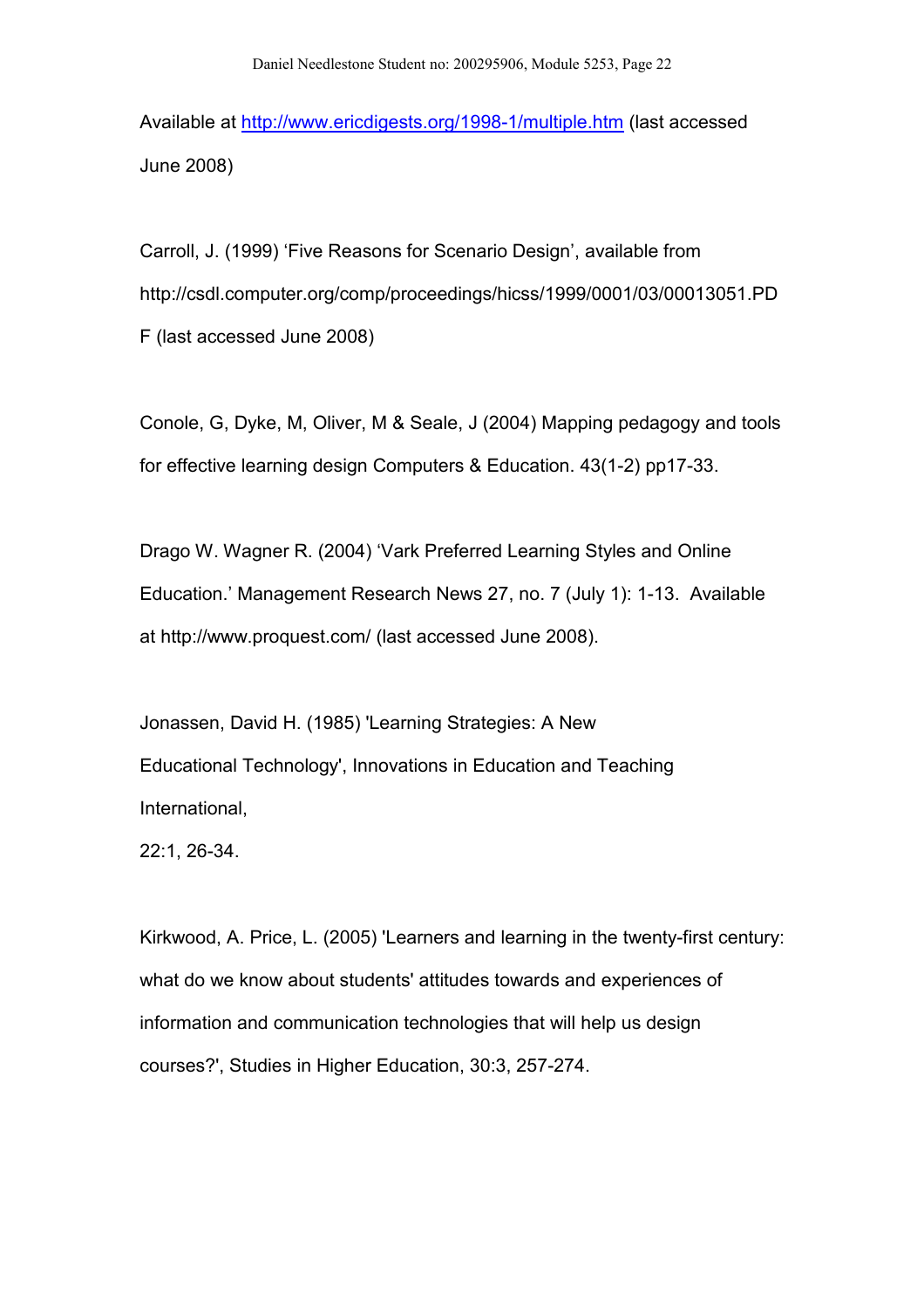Miliband D (2006). 'Choice and Voice in Personalised Learning'. In 'Personalising Education: Schooling for Tomorrow', Centre for Educational Research and Innovation, OECD Publishing.

Accessed online via books.google.com (last accessed June 2008)

Mioduser D., Nachmias R, Oren A. and Lahav O. (1999) 'Web-based learning environments (WBLE): Current implementation and evolving trends' Journal of Network and Computer Applications, Volume 22, Issue 4, Pages 233-247.

Nada Dabbagh (2002) 'Using a Web-Based Course Management Tool to Support Face-to-Face Instruction' The Technology Source, Available from http://ts.mivu.org/default.asp?show=article&id=1034 (last accessed June 2008)

Papert, Seymour, A. (1993). Instructionism vs. Constructionism. In Papert, S. The Children's Machine. New York, NY: Basic Books.

Pinkett R(2000) 'Bridging the Digital Divide:Sociocultural Constructionism and an Asset-Based Approach to Community Technology and Community Building' 81st Annual Meeting of the American Educational Research Association (AERA). Available at

<http://xenia.media.mit.edu/~rpinkett/papers/aera2000.pdf> (last accessed June 2008)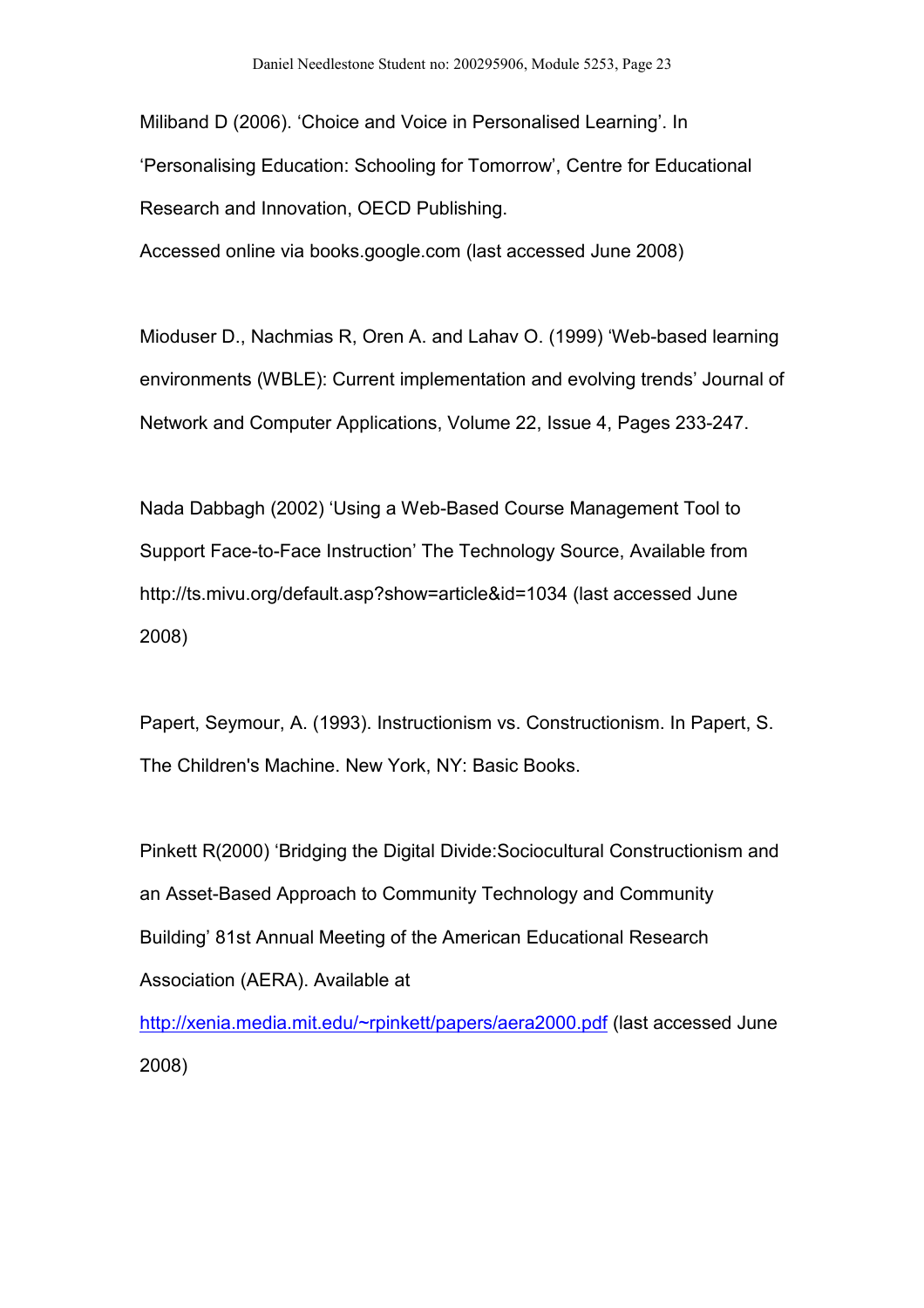Rayner, S. Riding, R. (1997) 'Towards a Categorisation of Cognitive Styles and Learning Styles', Educational Psychology, 17:1, 5-27

Selwyn N.(1999) ''Gilding the Grid': the marketing of the National Grid for Learning', British Journal of Sociology of Education, Volume 20, Issue 1 March, pages 55-68.

Tung, Fang-Wu and Deng, Yi-Shin (2006) 'Designing social presence in elearning environments: Testing the effect of interactivity on children', Interactive Learning Environments, 14:3, 251-264

# Appendix 1: Scenarios

Scenario 1 (at school): Peter walks into his Computing lesson, sits down and logs onto his computer. While he waits for the other students to arrive he loads up a news site to check the sports headlines. When the lesson starts he minimises the window while the teacher explains the lesson. The teacher introduces the topic of "database normalisation" Peter isn't excited as when they did it a couple of months ago it wasn't that exciting. The teacher asks the students to log onto the VLE to use a self study resource, he explains that is has notes, multimedia, quizzes and practice exam questions. Peter is quite excited to try something new. Peter logs in and clicks on the A-level Computing group, he then clicks on the resource to load it up. On the main menu he chooses to jump straight to a quiz, he has to drag and drop the definitions of normalisation to the titles. He gets it right by trial and error and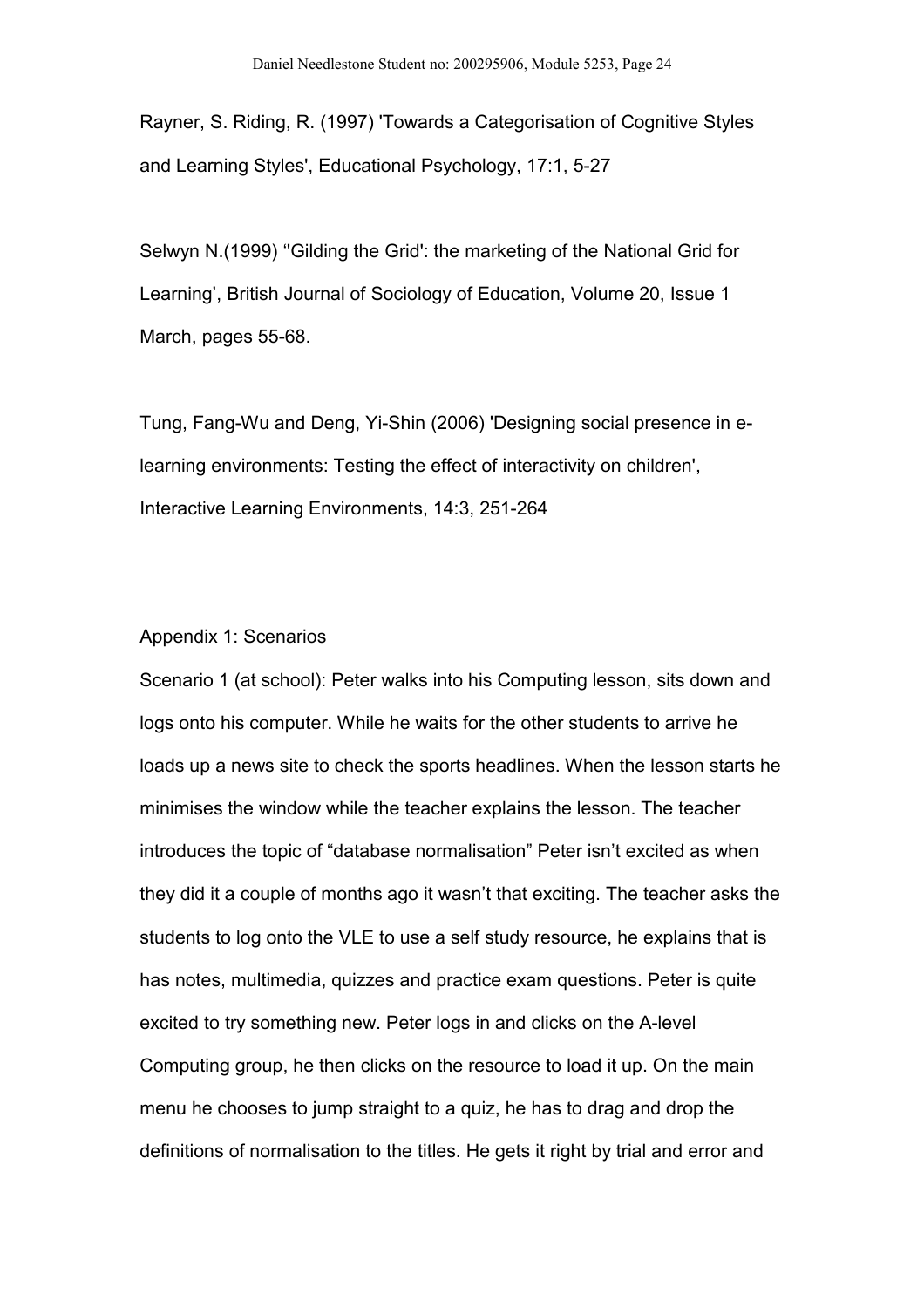decided to go back to read the notes so click on the home button. He then clicks through the notes for first second and third normal form, stopping to listen to audio explanations. He makes some notes on paper as he reads the definitions. When he gets to the end he goes back to the main menu and back to the quizzes. He completes all the quizzes though he doesn't get all correct first time. He takes a look at the exam questions and flicks through them finding that the answers are at the end of each question, he goes back to try the first question. A little bored by now he clicks home but plans to visit again at home to complete the exam questions. He then heads off to check his email.

Scenario 2 (at home): Jane has an exam next week and wants to revise the topic of normalisation. Though she understood the topic when they did it in class it was rather confusing and she has forgotten most of it and didn't have a clue how to answer the practice exam question set for homework. She logs onto the school VLE from home and looks at the latest announcements. She then checks her messages to see if any friends have written anything recently. She moves onto her work and clicks on the A-level computing group and scrolls down to the database topic. She looks at what resources are available including past homeworks for future reference. She clicks on the Normalisation resource to load it up. She goes straight to the notes section by clicking from the main menu and starts reading through the notes and examples. When some of the narration starts she goes to get some headphones to plug into the computer. She clicks through the notes not reading most of the first half as she remembers how to do it all already. When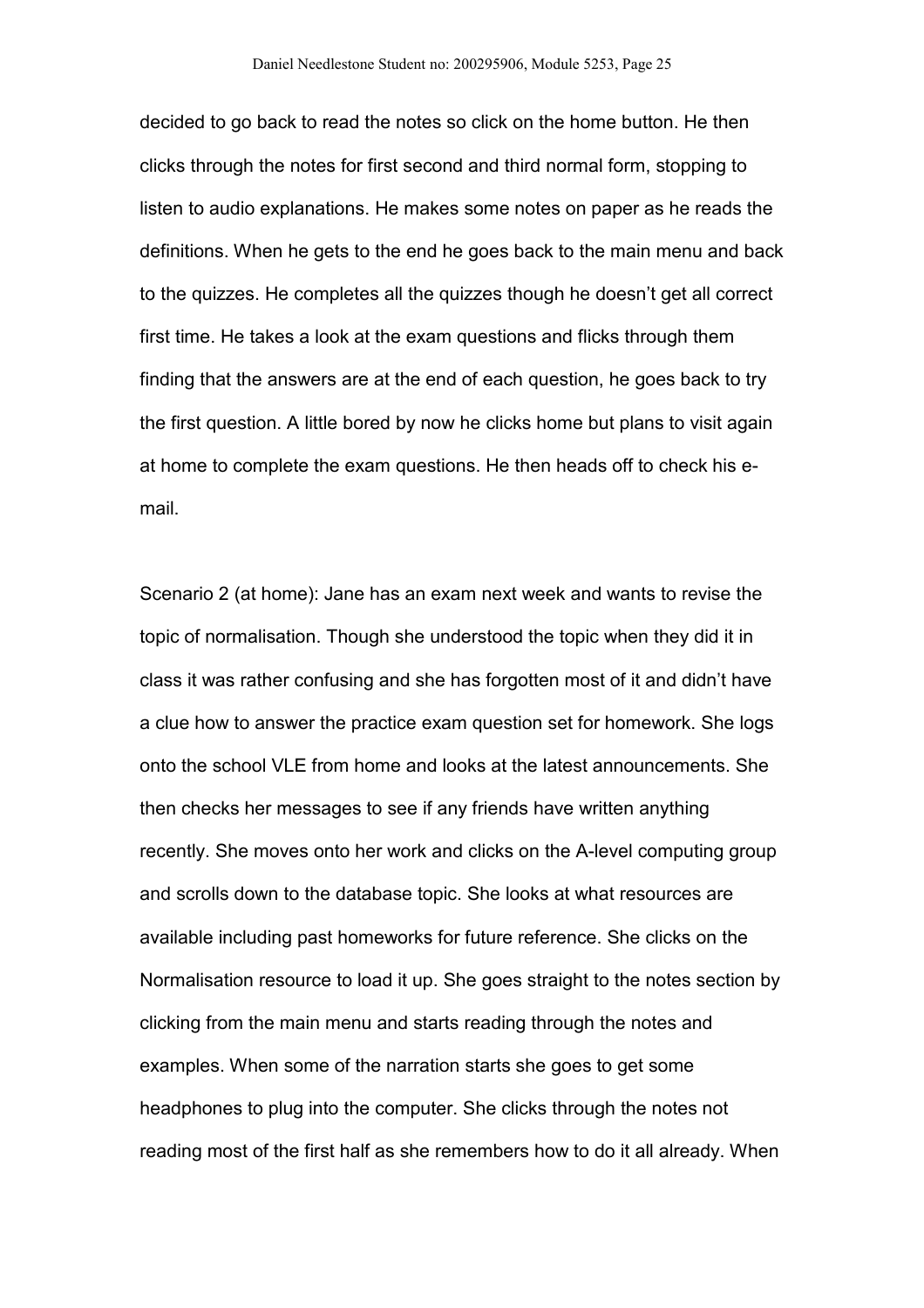she finishes the notes she goes back to the main menu and starts working on the exam questions section. She completes the questions on paper and then clicks through to the answers to mark her work. She doesn't understand one question and goes back to the notes as well as her textbook to clarify the question. She closes down the window and logs off.

Appendix 2: Student Feedback Results

Questions followed by answers.

Was the WBLE useful? Yes, good for revision. Didn't have too much information.

Would you use it at home? Easier than using a text book. Was nice having all the information in one place. More likely to revise with this tool.

How does it compare to a regular lesson? Questions more fun on the computer. Harder to learn without a teacher explaining it.

How was the navigation? More menu buttons for navigation, especially on quizzes, better navigation needed. Better links to glossary and index would be good. Would be good for glossary to be populated.

How was the theory? Easy to understand, step by step, good summaries. More narration would be good.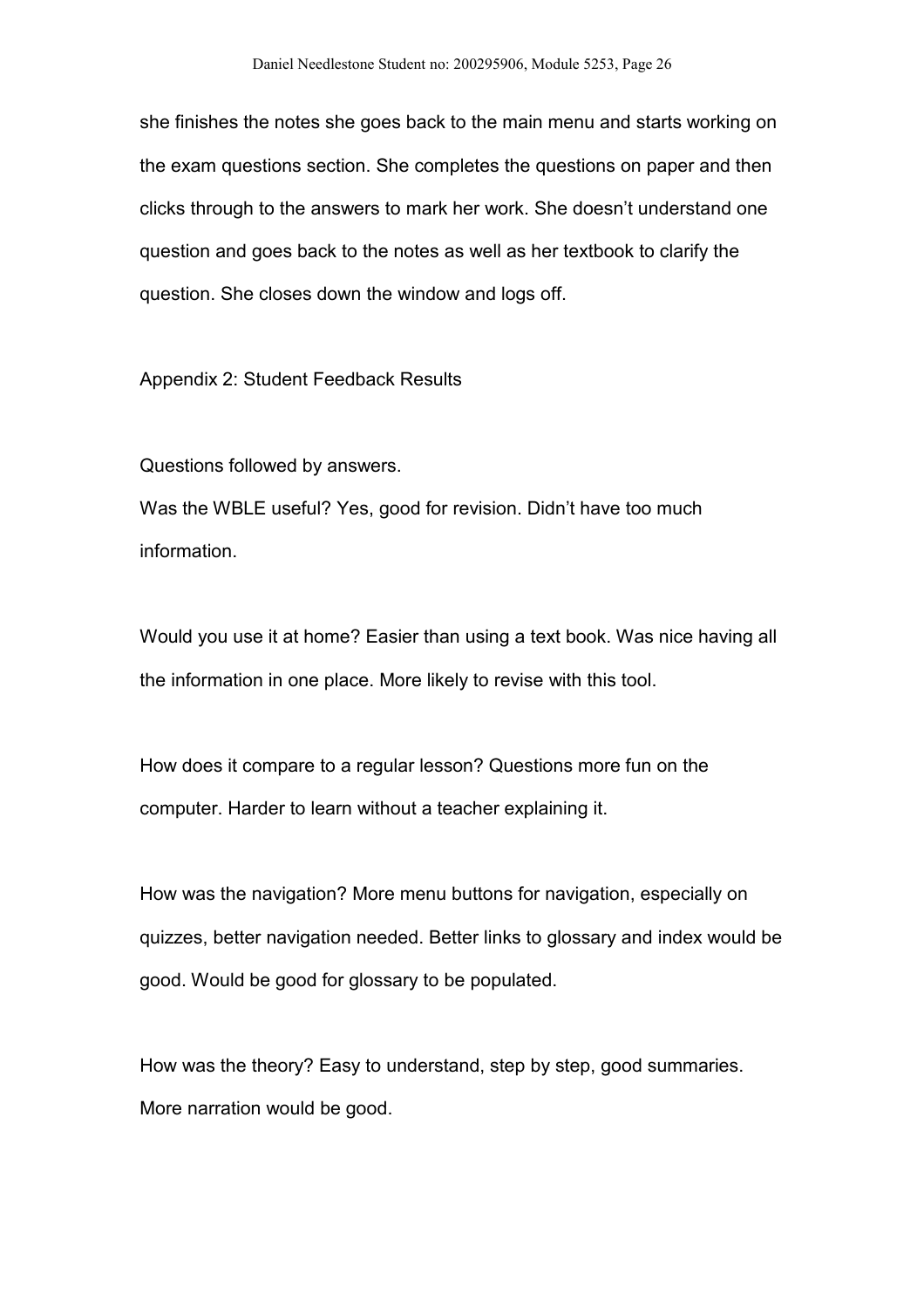What other features would you like to see? Animation and movement, videos

How were the exam questions? Text too small, was good that they were collected together. They started easy and got harder which was good. It would be good to be able to enter text online rather than on paper. It would be good to have more questions, direct links to more questions or exam papers or instructions such as for more questions see question 5 June 08.

How was the narration? Narrator could sound more interesting! Emphasise keywords, script beforehand, was good at emphasising confusing aspects.

Other ideas or feedback? The scrolling was annoying on some page, would have been good to have smaller writing. It would have been good to have more summaries and bullet points.

#### Appendix 3: URLs and Miscellaneous

For copyright reasons I cannot publish the URL on this online version. Please get in touch if you would like to see it.

The specific learning objective from the exam board specification is: "Entity-relationship modelling. Normalisation techniques: Illustrate the principles of database design using these techniques in the production of normalised tables that control redundant data, studied up to BCNF (Boyce-Codd Normal Form."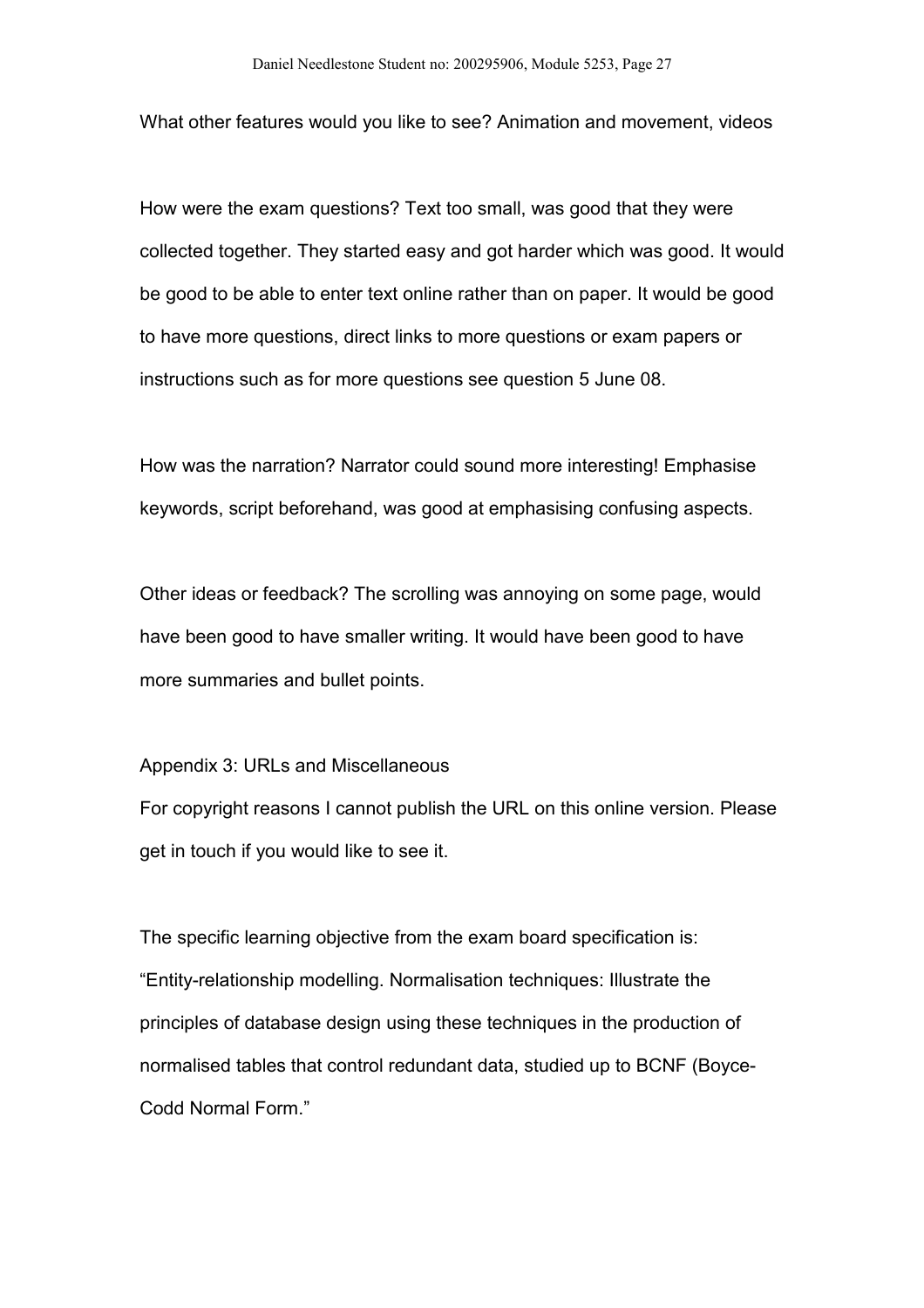Full specification available at [http://www.aqa.org.uk/qual/pdf/AQA-5511-6511](http://www.aqa.org.uk/qual/pdf/AQA-5511-6511-W-SP-08.PDF)-

[W-SP-08.PDF](http://www.aqa.org.uk/qual/pdf/AQA-5511-6511-W-SP-08.PDF) (last accessed June 2008)

The original database PowerPoint presentation can be viewed at

[http://www.teach-ict.com/contributors/Ritchie\\_King.htm](http://www.teach-ict.com/contributors/Ritchie_King.htm)

Appendix 4: Screenshots (nb – pictures are cropped to fit on pages)

Menus: Showing homepage and quiz menus:



# Course Map Showing Sub Categories of WBLE

| Chttp://www.nstoneit.com - Course Map - Mozilla Firefox |  |
|---------------------------------------------------------|--|
| HELLO<br>my Udutu<br>course map                         |  |
| <b>Normalisation - Course Introduction</b>              |  |
| means you have already completed this item              |  |
| Course Introduction                                     |  |
| 2. Menu for notes                                       |  |
| What is a functional dependency?                        |  |
| Introduction                                            |  |
| <b>First Normal Form</b>                                |  |
| Second Normal Form                                      |  |
| Third Normal Form                                       |  |
| Summary                                                 |  |
| Boyce Codd Normal Form                                  |  |
| <b>Tests</b>                                            |  |
| <b>Exam Questions</b>                                   |  |